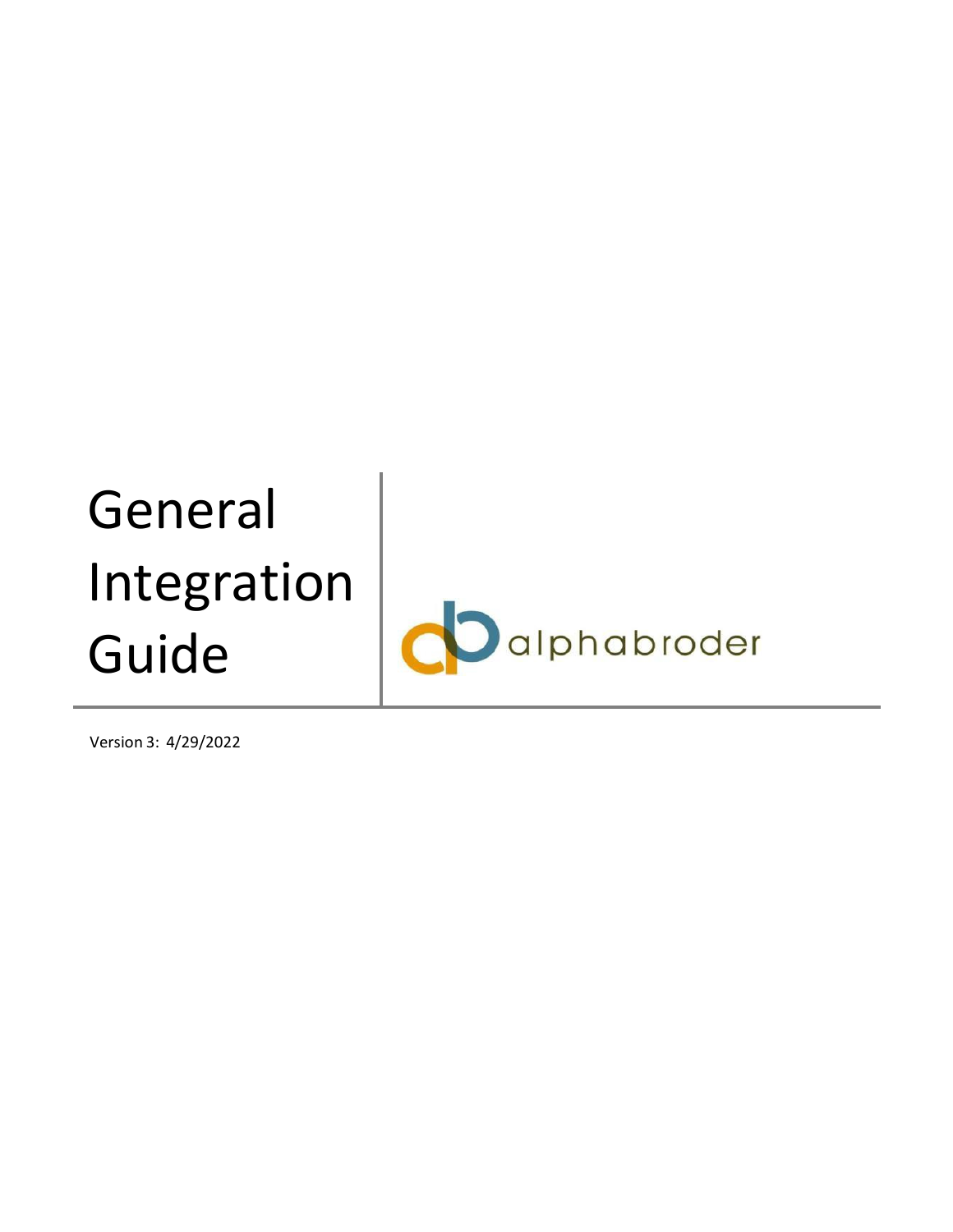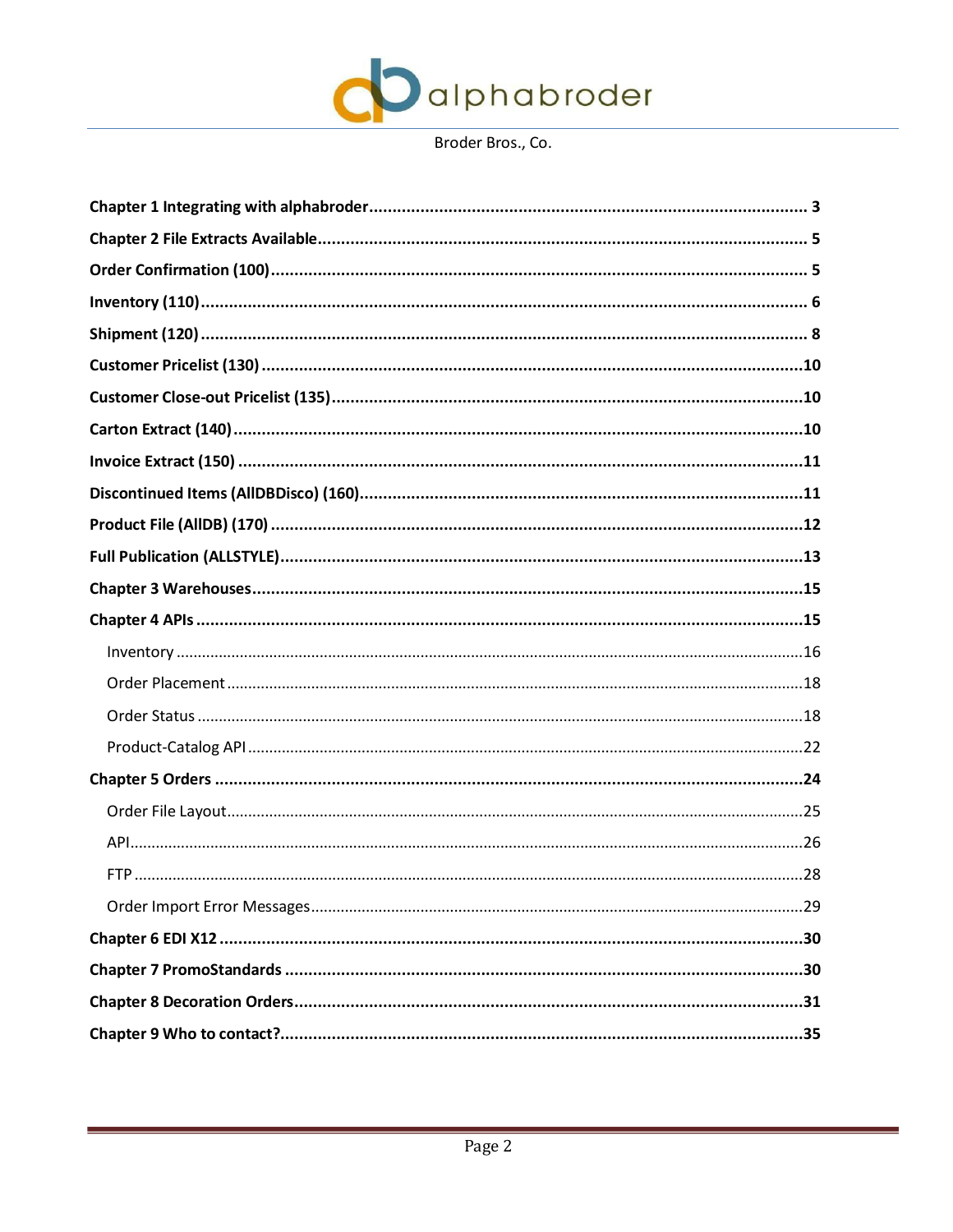

## Chapter 1 **Integrating with alphabroder**

<span id="page-2-0"></span>This documentation is intended for customers of Broder Bros. Co., operating as alphabroder and alphabroder Canada and contains general information and instructions regarding integration services and solutions available with Broder Bros., Co.

#### **Why integrate with alphabroder?**

Integration saves time and money while efficiencies increase. We offer a variety of solutions for your business needs.

- Reduction in phone calls, manual entry of product data, and typing of emails
- Real time inventory checking, product data, order placement and order status/shipment notification

#### **What is EDI?**

Electronic Data Interchange (EDI) is the transmission between businesses of information in a standard, computerreadable format. It includes electronic inventory extracts, electronic order placement, electronic shipping notification, electronic invoicing, and other business transactions that computers can perform better than people. Companies began implementing EDI once they understood the importance; it has evolved into an essential business tool today.

- EDI X12
- Order placement using .csv files through an API or FTP
- PromoStandards web services
- Flat file exchanges

EDI improves accuracy and speed of information exchanged between companies; there's no such thing as business communication that's too fast or too accurate. We offer a variety of integration options for you. Most extracts are available via FTP, API, or email. You can choose what file(s) and versions bestsuit your needs.

1. Terminology:

**API** (application-programming interface) – Inventory, order, order status, catalog **FTP** (file transfer protocol) – Requires an FTP account hosted by customer or alphabroder

- 2. We have a development environment where you can test files, place orders, etc. Please note that there is an added level of authentication that is required, please contact [edisupport@alphabroder.com f](mailto:edisupport@alphabroder.com)or credentials. This is also the same environment in which our developers work; there may be unannounced down times or unexpected data set up. For up-to-date pricing, inventory, etc.; be sure to use live files/system.
- 3. There is an integration solution available to meet your needs.

FTP – a variety of flat files including inventory levels, pricing, order placement, tracking information, invoice details, and more.

API – product, inventory, pricing, order placement, order status, tracking information, invoice details. PromoStandards – All services are supported; highlights include product, media content, order placement, shipment information, invoice details.

X12 – order placement, order acknowledgement, shipment, and invoice details

Third Party Network Integrations – A full-service integration with alphabroder (includes product data and availability, PO submission, order status, and order shipment information.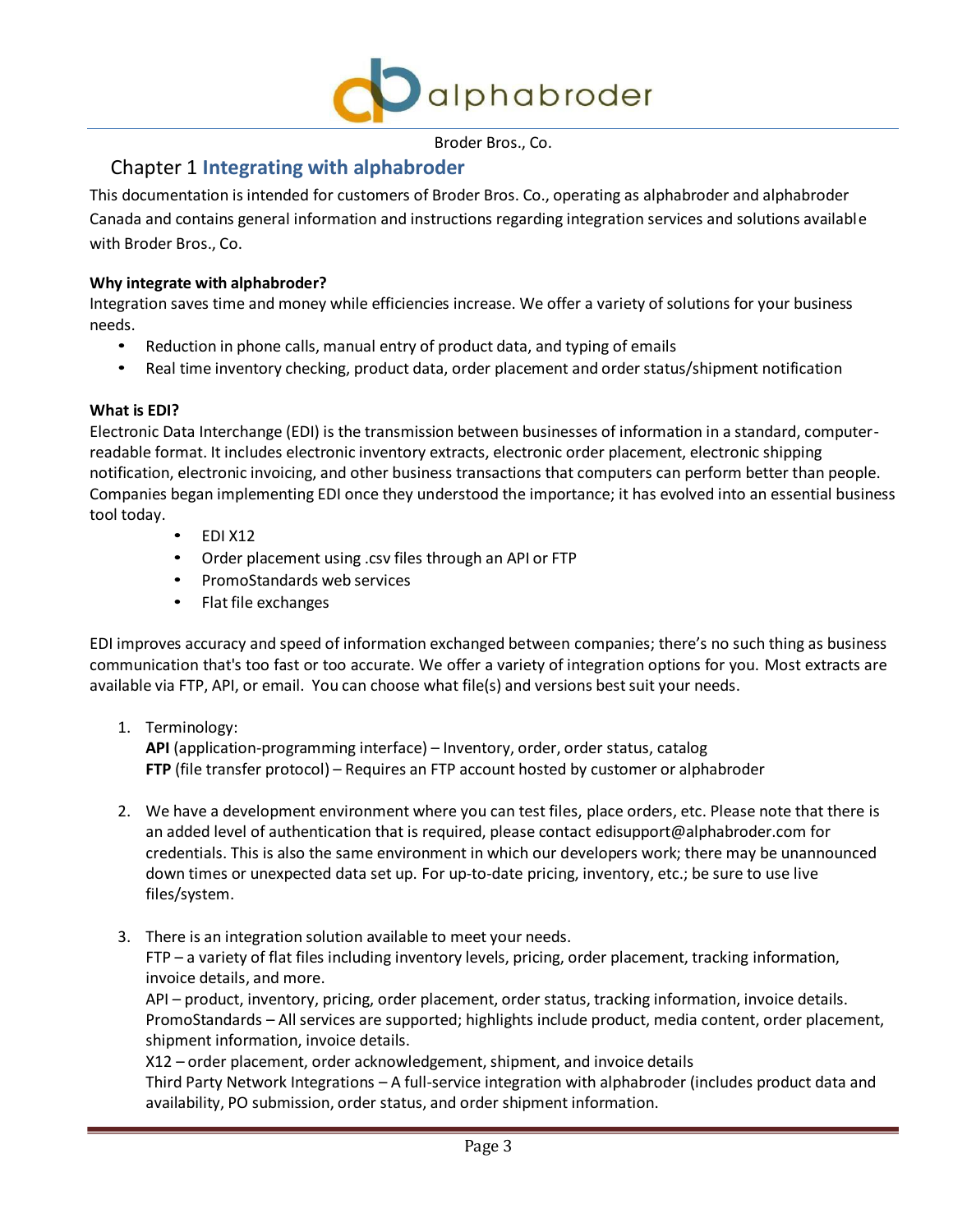

| 4. alphabroder and alphabroder Canada                                                                                                                |
|------------------------------------------------------------------------------------------------------------------------------------------------------|
| Images: Login Information for images                                                                                                                 |
| FTP server:                                                                                                                                          |
| We provide a public access login to our FTP server to download images.<br>Server: images.alphabroder.com<br>Username: BBimages<br>Password: brodimgs |
| High resolution images can be found in the Hi-Res Web Images folder on the FTP. Images in this                                                       |
| folder arenamed using the following naming conventions:                                                                                              |
| <b>HIGH RESOLUTION FILE NAMING</b>                                                                                                                   |
| Front Main Image: stylenumber_colorcode.jpg                                                                                                          |
| Back Image: stylenumber_bk_colorcode.jpg                                                                                                             |
| Right Side Image: stylenumber sd colorcode.jpg                                                                                                       |
| Off-Figure Front:                                                                                                                                    |
| stylenumber_of1_colorcode_vp.jpg                                                                                                                     |
| Off-Figure Back:                                                                                                                                     |
| stylenumber_ofb_colorcode.jpg                                                                                                                        |
| Off-Figure Quarter:                                                                                                                                  |
| stylenumber_ofq_colorcode.jpg                                                                                                                        |

Off-Figure Side: stylenumber\_ofs\_colorcode.jpg

Lifestyle Images high resolution and low-resolution lifestyle images can be found in the Catalog Lifestyle Images folder on the FTP. Once clicked, you must select a subfolder. High resolution images can be foundin the Hi-Res subfolder, and low-resolution images can be found in the Lo-Res subfolder. Images in subfolders are named using the following naming convention: stylenumber\_vl.jpg

360° Videos: 360° videos can be found in the Videos folder on the FTP, and come in three different formats (.webm, .mp4, and .ogv). All videos are named using the following naming convention:

| MP4         | V360VideoM | style w.mp4   |
|-------------|------------|---------------|
| 0GV         | V360VideoO | style vv.ogv  |
| <b>WEBM</b> | V360VideoW | style vv.webm |

Videos on the FTP are set up with Brand folders, then subfolders for each type: .webm, .mp4, and .ogv.



#### SELLSHEETS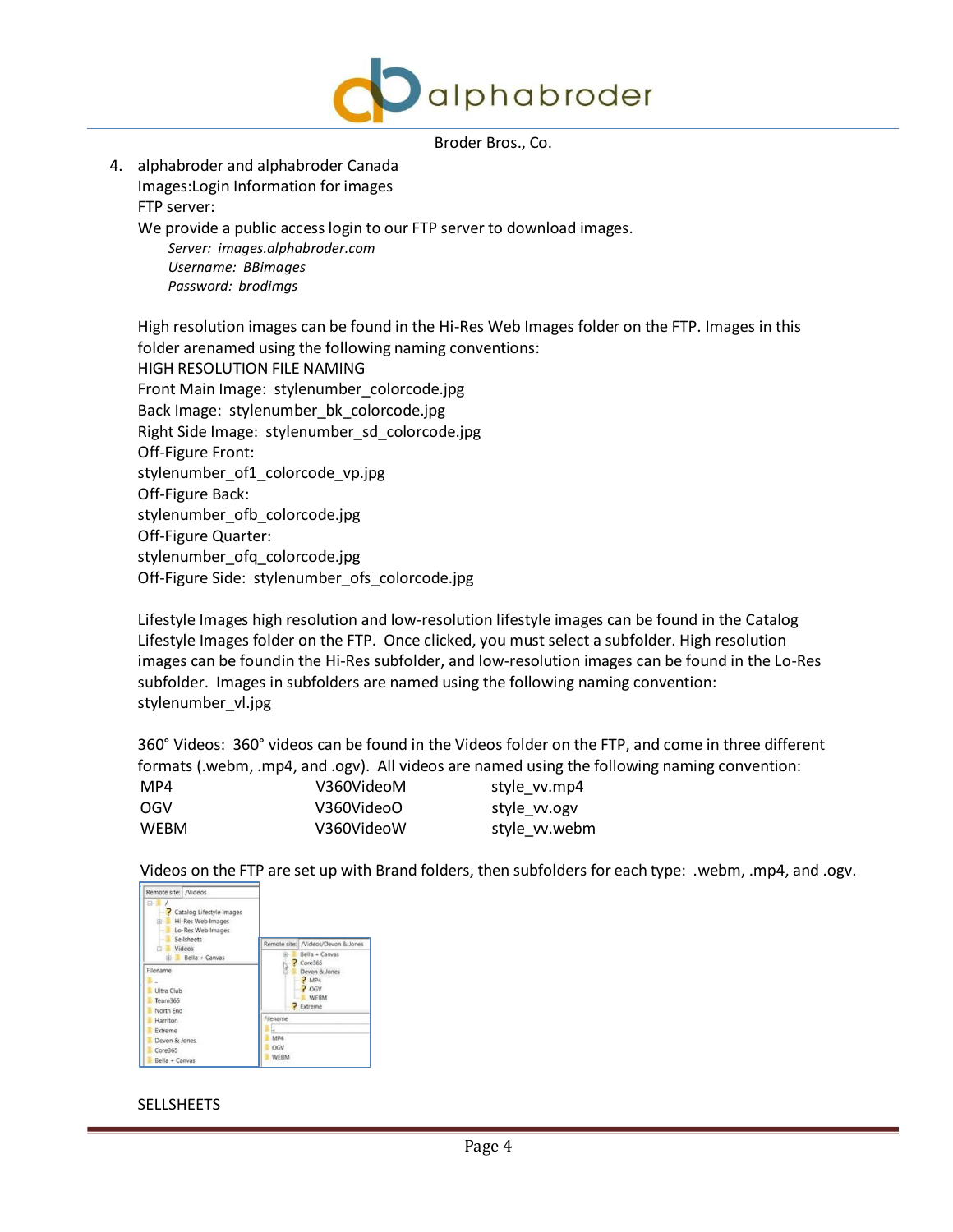

Sellsheets: Sellsheets can be found on the FTP in the Sellsheets folder. This folder contains .pdf files in bothFrench and English. Sellsheets are named using the following naming convention: English stylenumber\_sellsheet.pdf, French stylenumber\_sellsheet-f.pdf

Please note that all color codes are identified as a two-digit color code. Color name and color code reference guides are available on the FTP in the folder labeled Image Reference Guides. If you have anyquestions regarding images, please contact [images@alphabroder.com.](mailto:images@alphabroder.com)

5. **E-mail Distribution List:** Please send a request to [edisupport@alphabroder.com t](mailto:edisupport@alphabroder.com)o be added to our distribution list. Communication typically includes scheduled system outages and file layout changes.

## Chapter 2 **File Extracts Available**

<span id="page-4-0"></span>The following table provides an overview of available extracts. Following the table is a more in-depth outline and sample data for each extract.

| <b>Document</b><br><b>Number</b> | <b>Extract</b>          | <b>Description</b>                                                | <b>Versions</b><br><b>Available</b> | <b>Good to Know</b>                                          |
|----------------------------------|-------------------------|-------------------------------------------------------------------|-------------------------------------|--------------------------------------------------------------|
| 100                              | Order<br>Confirmation   | Confirms FTP orders                                               |                                     | Recommended for FTP orders.                                  |
| 110                              | Inventory               | Inventory by Warehouse                                            | $V1 - V10$                          | Available 6AM - 10PM can be picked up<br>from our FTP.       |
| 120                              | Shipment                | <b>Order Shipment Details</b>                                     | $V1 - V6$                           | Provides shipment information including<br>tracking numbers. |
| 130                              | Price List              | <b>Customer Price List</b>                                        | Daily                               | Lowest sale price by item.<br>All active items.              |
| 135                              | Close-out<br>Price List | Close-out Customer Price List                                     | Daily                               | Lowest sale price by item.<br>All phase-out/obsolete items.  |
| 140                              | Carton                  | Lists the contents of each carton                                 | $V1 - V3$                           | Contains item data within each carton                        |
| 150                              | Invoice                 | Open Invoices                                                     | $V1 - V4$                           | Contains invoice information                                 |
| 160                              | AllDBDisco              | Comprehensive file for<br>closeouts/phase-outs/obsolete           |                                     | Contains item information and<br>inventory. Once daily       |
| 170                              | AllDBInfo               | Product data at the item level<br>(Two files - Price and product) |                                     | Also available on website for download.                      |
| <b>ALLSTYLE</b>                  | AllStyle                | This is a compressed version of<br>website product files.         |                                     | Also available on the website for<br>download.               |

## <span id="page-4-1"></span>**Order Confirmation (100)**

This file is only available for orders submitted through the FTP order import submission process. This extract provides a .csv file which contains order line details and order status. File name begins with ALPIC-AccountNumber-Date/TimeStamp.csv. (ALPIC-1202992-091318-58283.csv)

#### **Sample Data:**

"1036xx91",0,"137xxx70-GA","FDM4 to D/C","B017BG200","BE055","20","NATURAL","0","OS",150,"CN"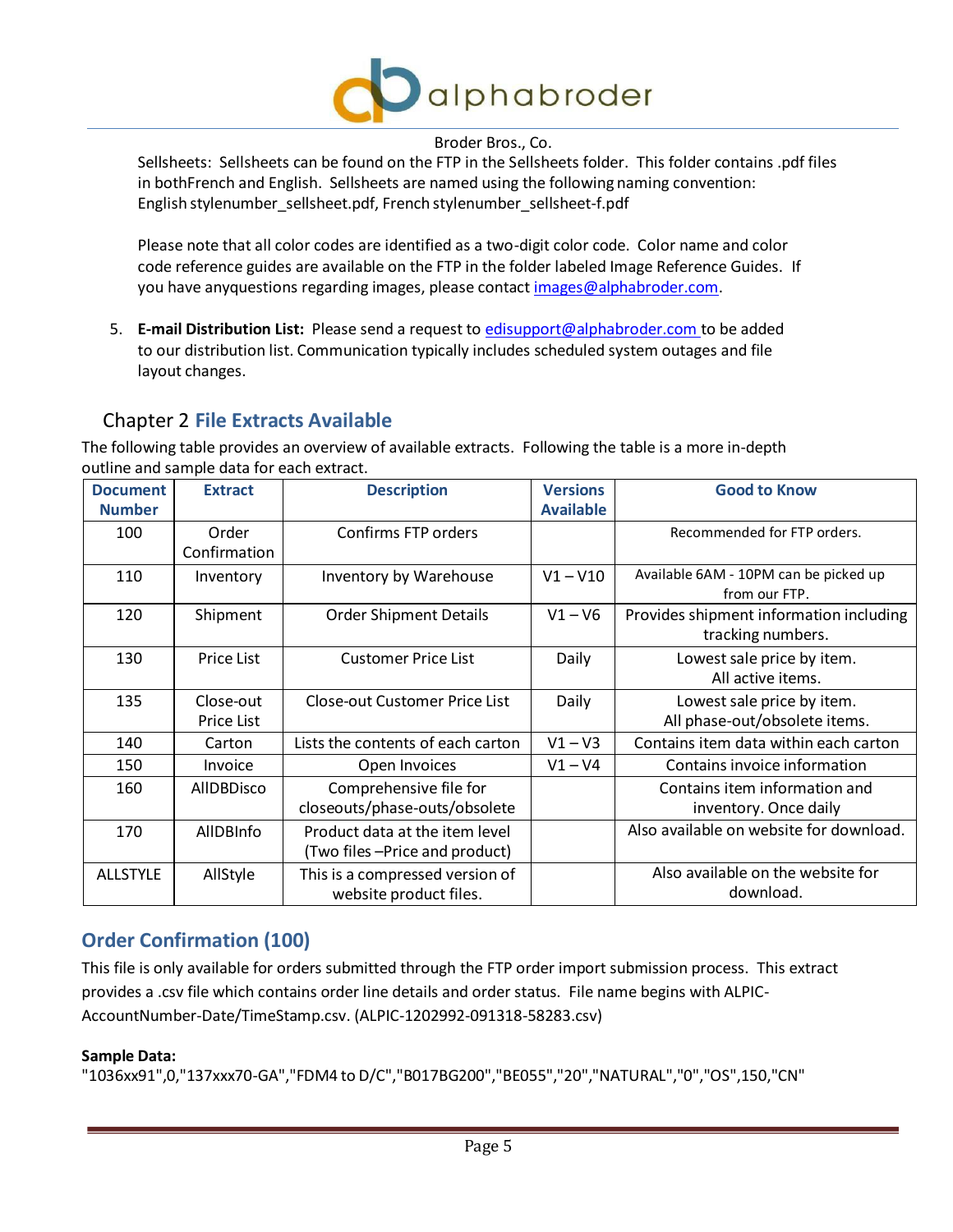

## <span id="page-5-0"></span>**Inventory (110)**

This file contains the inventory on hand (in units by warehouse) and is refreshed hourly from 4AM to 11PM Eastern.It is currently available in 10 versions for both alphabroder and alphabroder Canada; see below for which version is best. We can accommodate more than one version if needed. Delivery Options: FTP, Email (*See API section for more information on inventory API (Chapter 4).)*

| <b>FTP</b>                        | Email                                       |
|-----------------------------------|---------------------------------------------|
| Data Needed from Customer         | <b>Customer Requirement:</b>                |
| FTP server/username/password<br>٠ | Must provide email address(es).             |
| Frequency: once to multiple       | A maximum of 5 email addresses per account. |
|                                   |                                             |

Public login to our ftp server for inventory files:

*Server: [ftp.appareldownload.com](ftp://ftp.appareldownload.com/) Username: A1pha Password: A1pha2oll You need to connect using encryption setting - explicit FTP over TLS.*

Files are .txt and are generated on an hourly basis (no midnight file). You will see both ALP and CAN files on theserver. File naming convention inventory-version-company.txt, a few samples are below.

| $\Box$ inventory-v4-can.txt | 6,708,224 Text Document  |
|-----------------------------|--------------------------|
| inventory-v3-can.txt        | 6,305,792 Text Document  |
| inventory-v2-can.txt        | 6.191.104 Text Document  |
| inventory-can.txt           | 6,191,104 Text Document  |
| inventory-v8-alp.txt        | 24.416.135 Text Document |
| inventory-v7-alp.txt        | 23,689,368 Text Document |
| inventory-v6-alp.txt        | 1.642.320 Text Document  |

The file is available in 10 versions; layout is the same for Columns  $1 - 13$  in the first 8 versions. (Do not use thecost from this file). The inventory file only contains active items except versions 4, 5, and 6.

- 1. Version 1 (version 2 is the same) alphabroder warehouses\*
- 2. Version 2 same as version 1 no longer set up for new requests.
- 3. Version 3 alphabroder warehouses and dropship warehouses\*
- 4. Version 4 alphabroder warehouses plus close-outs/phase-outs/obsolete
- 5. Version 5 alphabroder warehouses, dropship warehouses plus close-outs/phase-outs/obsolete
- 6. Version 6 alphabroder close-out/phase-out/obsolete inventory
- 7. Version 7 Version 1 + Total Inventory Column
- 8. Version 8 Version 3 + Total Inventory Column

File layout: Item Number, GTIN Number, Mill Code, Mill Description, Style Number, Mill Style Number, StyleName, Color Code, Color Description, Size Code, Size Description, Unit Weight, Cost-No longer supported, Warehouses\* (as of 1/3/22 CC, FO, KC, MA, PH, TD, CN, GD, DROPSHIP). \* Please note this list can expand or contract with the opening and closing of warehouses. DROPSHIP only shows on V3 and V5.

9. Version 9 – Dropship Warehouse Inventory Report, this file contains only dropship items and total inventory.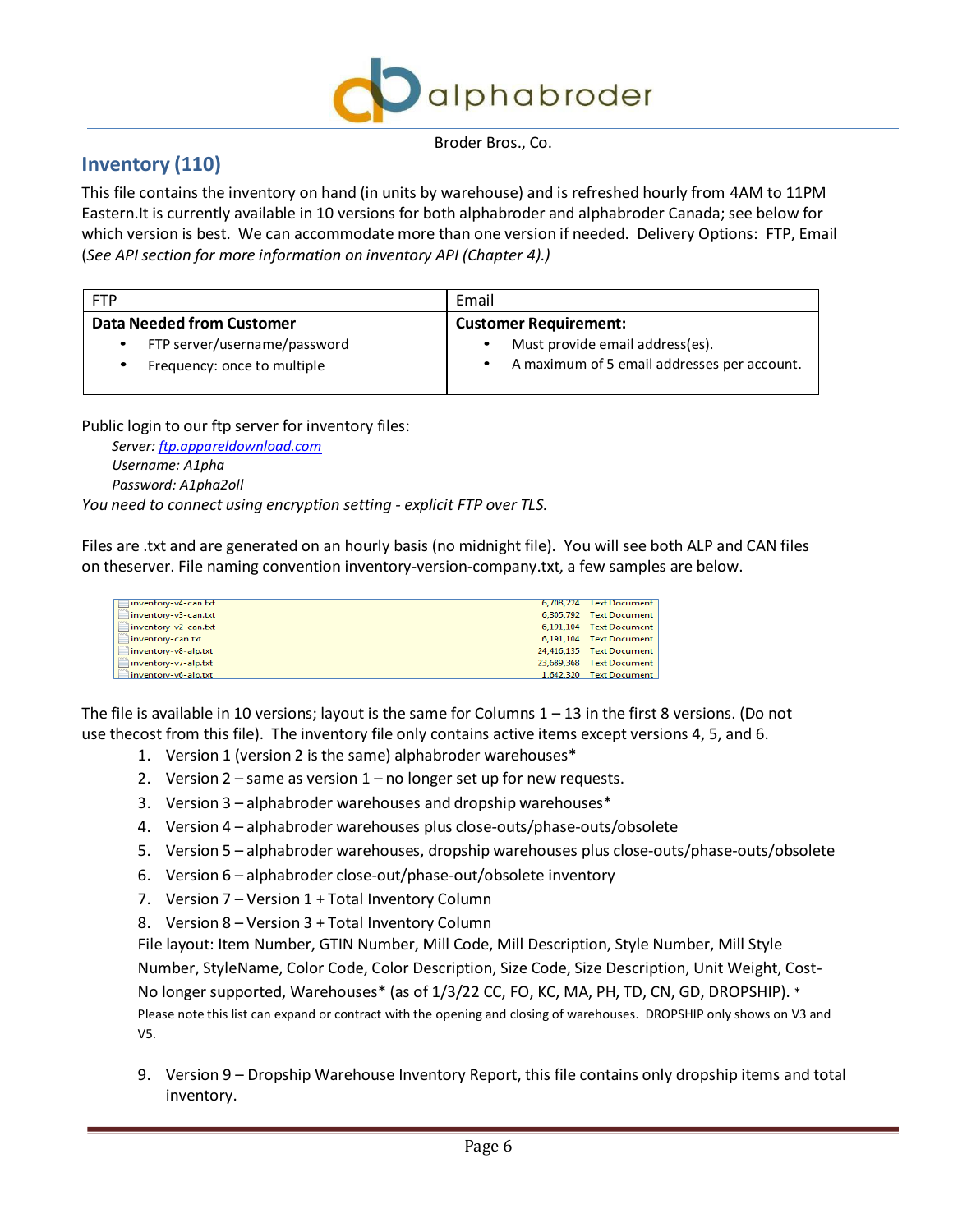

File Layout: Item Number, GTIN Number, Mill Code, Mill Description, Style Number, Mill Style Number, Style Name, Color Code, Color Description, Size Code, Size Description, Unit Weight, Case Quantity (0 displays for piece warehouse), Warehouse Code (available dropship warehouse(s)), Order By Multiple (case or piece), PieceQuantity (if data position 15 = piece, then displays ordering increments), Total Inventory

*Certain mills have ordering requirements. Some require orders are placed for full cases, in increments of a dozen,increments of 2 dozen.*

10. Version 10 – All items and warehouses (see more details at version 5) and certain data elements fromversion 9.

File Layout: Item Number, GTIN Number, Mill Code, Mill Description, Style Number, Mill Style Number, Style Name, Color Code, Color Description, Size Code, Size Description, Unit Weight, Case Quantity (displaysonly for case dropship warehouses), Warehouse Code (available dropship warehouse(s), if more than 1 warehouse code field will be blank), Order by Multiple (case or piece), Piece Quantity (if data position 15 = piece and then displays ordering increments), Total Inventory, DROPSHIP Inventory (Total)

<span id="page-6-0"></span>This would allow for filtering out of dropship warehouses where piece requirements are greater than 1 or casequantity ordering is required.

## **Shipment (120)**

This extract is available in 6 versions. The file naming convention begins with shipments- followed by company (either alp or can), account number and ends with .txt (for example: shipments-alp-1202992.txt). You can receive this file once a day or multiple times throughout the day. The file will continue to build through the day. If the file isgenerated between 1 AM and 7 AM; it is prior day and same day. 8 AM to 1 PM is same day. There is no 12 AM fileavailable. All times are Eastern. You can choose to have it delivered once or multiple times throughout the day.

Delivery options: FTP, email

| <b>FTP</b>                       | Email                                                    |
|----------------------------------|----------------------------------------------------------|
| <b>Data Needed from Customer</b> | <b>Customer Requirement:</b>                             |
| FTP server/username/password     | Must provide email address(es).<br>٠                     |
| Frequency: once to multiple      | A maximum of 5 email addresses per account.<br>$\bullet$ |

<span id="page-6-1"></span>

|   | Version 1             | Version 2             | Version 3             | Version 4             | Version 5             | Version 6             |
|---|-----------------------|-----------------------|-----------------------|-----------------------|-----------------------|-----------------------|
|   | Customer PO<br>Number | Customer PO<br>Number | Customer PO<br>Number | Customer PO<br>Number | Customer PO<br>Number | Customer PO<br>Number |
| ے | ab Order<br>Number    | ab Order<br>Number    | ab Order<br>Number    | ab Order<br>Number    | ab Order Number       | ab Order<br>Number    |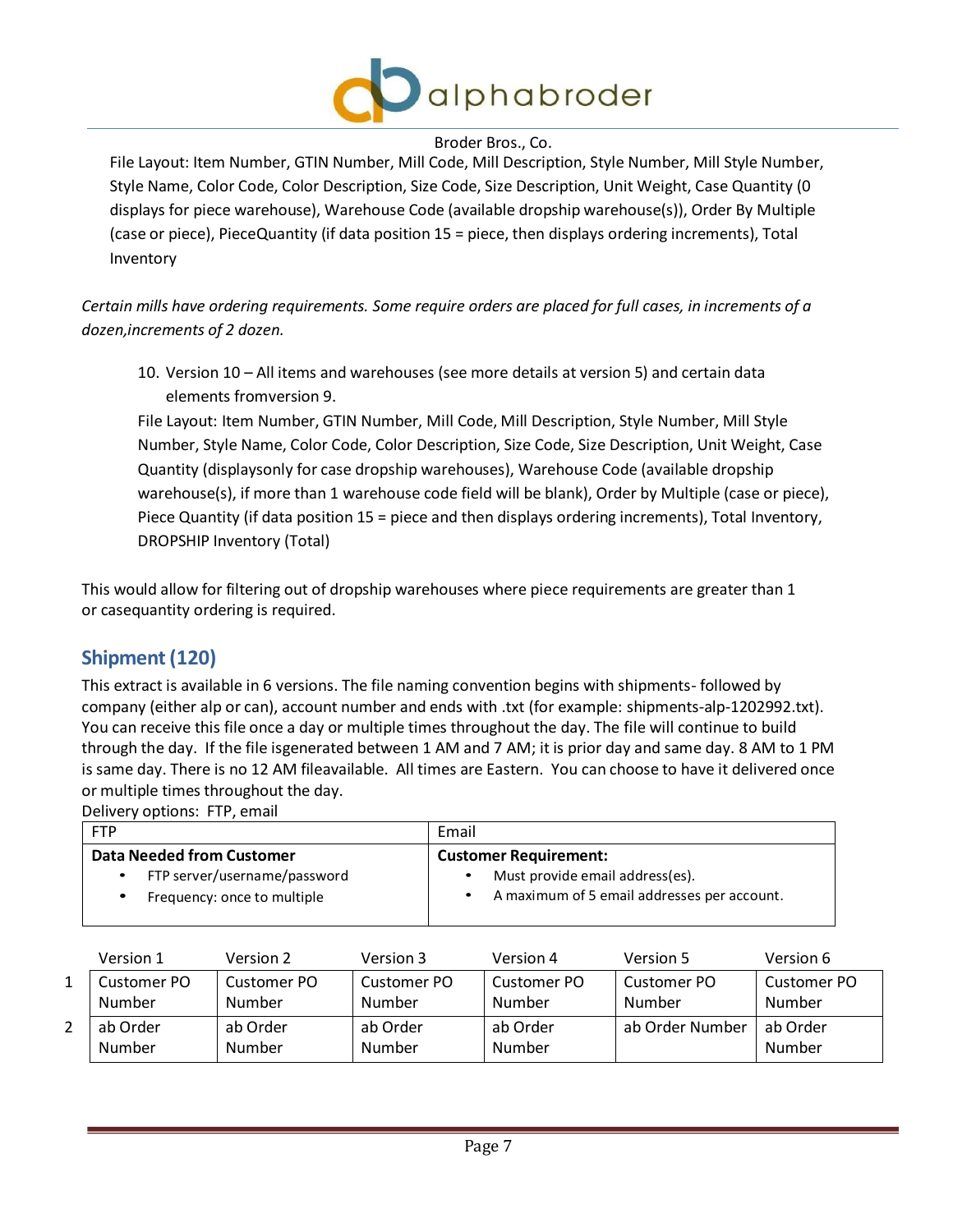

|    |                       |                         |                       | Broder Bros., Co.     |                          |                      |
|----|-----------------------|-------------------------|-----------------------|-----------------------|--------------------------|----------------------|
| 3  | Entered-by            | Entered-by              | Order                 | Order                 | Order Reference          | Order                |
|    |                       |                         | Reference             | Reference             | Number (from             | Reference            |
|    |                       |                         | Number (from          | Number (from          | XML)                     | Number (from         |
|    |                       |                         | XML)                  | XML)                  |                          | XML)                 |
| 4  | Order quantity        | Order quantity          | Entered-by            | Entered-by            | Entered-by               | Entered-by           |
| 5  | Item Number           | Item Number             | Order quantity        | Order quantity        | Order quantity           | Order quantity       |
| 6  | Style Code            | <b>Style Code</b>       | Item Number           | Item Number           | Item Number              | Item Number          |
| 7  | Color Code            | Color Code              | <b>Style Code</b>     | Style Code            | Style Code               | Style Code           |
| 8  | Color                 | Color                   | Color Code            | Color Code            | Color Code               | Color Code           |
|    | Description           | Description             |                       |                       |                          |                      |
| 9  | Size Code             | Size Code               | Color                 | Color                 | <b>Color Description</b> | Color                |
|    |                       |                         | Description           | Description           |                          | Description          |
| 10 | Size<br>Description   | Size Description        | Size Code             | Size Code             | Size Code                | Size Code            |
| 11 | Date Created          | Date Created            | Size Description      | Size Description      | Size Description         | Size                 |
|    |                       |                         |                       |                       |                          | Description          |
| 12 | <b>Time Created</b>   | <b>Time Created</b>     | Date Created          | Date Created          | <b>Date Created</b>      | Date Created         |
| 13 | Invoice               | <b>Invoice Number</b>   | <b>Time Created</b>   | <b>Time Created</b>   | <b>Time Created</b>      | <b>Time Created</b>  |
|    | Number                |                         |                       |                       |                          |                      |
| 14 | <b>Invoice Amount</b> | <b>Invoice Amount</b>   | <b>Invoice Number</b> | <b>Invoice Number</b> | <b>Invoice Number</b>    | Invoice              |
|    |                       |                         |                       |                       |                          | Number               |
| 15 | Shipped               | Shipped                 | <b>Invoice Amount</b> | <b>Invoice Amount</b> | <b>Invoice Amount</b>    | Invoice              |
|    | Quantity              | Quantity                |                       |                       |                          | Amount               |
| 16 | Ship Date             | Ship Date               | Shipped               | Shipped               | <b>Shipped Quantity</b>  | Shipped              |
|    |                       |                         | Quantity              | Quantity              |                          | Quantity             |
| 17 | Carrier               | Carrier                 | Ship Date             | Ship Date             | Ship Date                | Ship Date            |
| 18 | (Blank)               | (Blank)                 | Carrier               | Warehouse<br>Code     | <b>Warehouse Code</b>    | Warehouse<br>Code    |
| 19 | Number of             | Number of               | (Blank)               | Days In Transit       | Days In Transit          | Days In Transit      |
|    | <b>Boxes Shipped</b>  | <b>Boxes Shipped</b>    |                       |                       |                          |                      |
| 20 | Freight               | <b>Item Price</b>       | Number of             | Carrier               | Carrier                  | Carrier              |
|    | Tracking              |                         | <b>Boxes Shipped</b>  |                       |                          |                      |
|    | Number(s), if         |                         |                       |                       |                          |                      |
|    | multiple              |                         |                       |                       |                          |                      |
|    | comma                 |                         |                       |                       |                          |                      |
|    | separated             |                         |                       |                       |                          |                      |
| 21 |                       | <b>Total Charges</b>    | Item Price            | (Blank)               | (Blank)                  | (Blank)              |
| 22 |                       | Freight \$              | <b>Total Charges</b>  | Number of             | Number of Boxes          | Number of            |
|    |                       |                         |                       | <b>Boxes Shipped</b>  | Shipped                  | <b>Boxes Shipped</b> |
| 23 |                       | <b>Freight Tracking</b> | Freight \$            | <b>Item Price</b>     | Item Price               | Item Price           |
|    |                       | Number(s), if           |                       |                       |                          |                      |
|    |                       | multiple then           |                       |                       |                          |                      |
|    |                       | comma                   |                       |                       |                          |                      |
|    |                       | separated               |                       |                       |                          |                      |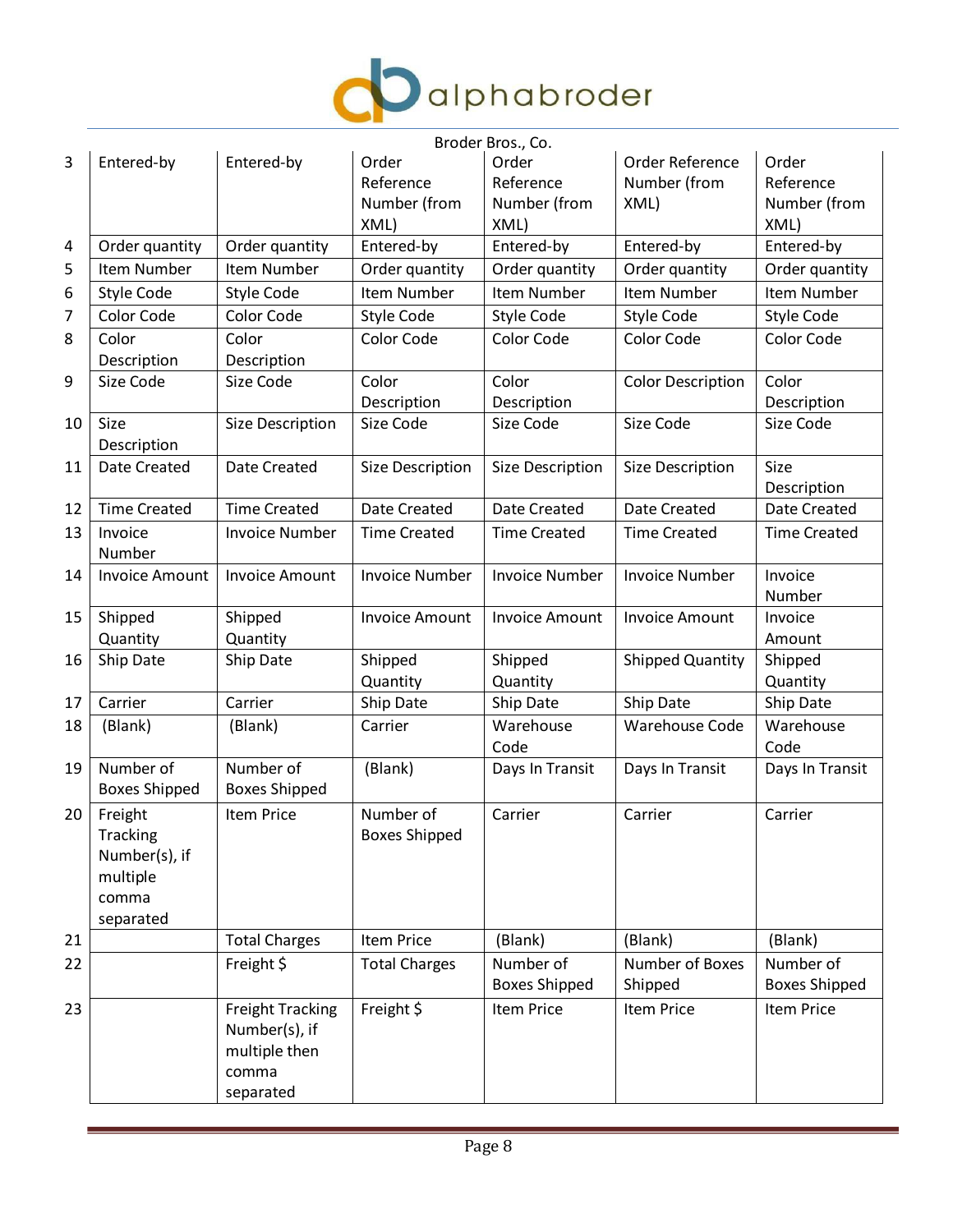

|    |                                                                                 | Broder Bros., Co.                                                               |                                                                                 |                                                                                |
|----|---------------------------------------------------------------------------------|---------------------------------------------------------------------------------|---------------------------------------------------------------------------------|--------------------------------------------------------------------------------|
| 24 | <b>Freight Tracking</b><br>Number(s), if<br>multiple then<br>comma<br>separated | <b>Total Charges</b>                                                            | <b>Total Charges</b>                                                            | <b>Total Charges</b>                                                           |
| 25 |                                                                                 | Freight \$                                                                      | Freight \$                                                                      | Freight \$                                                                     |
| 26 |                                                                                 | <b>Freight Tracking</b><br>Number(s), if<br>multiple then<br>comma<br>separated | <b>GTIN</b>                                                                     | <b>GTIN</b>                                                                    |
| 27 |                                                                                 |                                                                                 | Company to                                                                      | Company to                                                                     |
| 28 |                                                                                 |                                                                                 | <b>Street Address 1</b>                                                         | <b>Street Address</b><br>1                                                     |
| 29 |                                                                                 |                                                                                 | <b>Street Address 2</b>                                                         | <b>Street Address</b><br>2                                                     |
| 30 |                                                                                 |                                                                                 | City                                                                            | City                                                                           |
| 31 |                                                                                 |                                                                                 | State                                                                           | <b>State</b>                                                                   |
| 32 |                                                                                 |                                                                                 | Zip                                                                             | Zip                                                                            |
| 33 |                                                                                 |                                                                                 | Country                                                                         | Country                                                                        |
| 34 |                                                                                 |                                                                                 | <b>Freight Tracking</b><br>Number(s), if<br>multiple then<br>comma<br>separated | Freight<br><b>Tracking</b><br>Number(s), if<br>multiple then<br>pipe delimited |

## **Customer Pricelist (130)**

#### **Customer requirement:**

This is daily file by item number of lowest price (includes sale pricing) of all new and active items. File namingconvention is customer account number-daily-alp.txt. Delivery options: FTP, email

| <b>Customer Requirement:</b>                |
|---------------------------------------------|
| Must provide email address(es).             |
| A maximum of 5 email addresses per account. |
|                                             |

File layout: Item Number, Style Number, Color Code, Size Code, Price, GTIN/UPC

#### **Sample data:**

"Item Number","Style Number","Color Code","Size Code","Price","GTIN/UPC" "B10030003","5170","00","3",1.85,"00766369087440"

## <span id="page-8-0"></span>**Customer Close-out Pricelist (135)**

This is a file by item number listing all close-out items (those items flagged as either phase-out or obsolete). It is generated daily. File naming convention is customer account number-coPrices-alp.txt. Delivery Options: FTP, email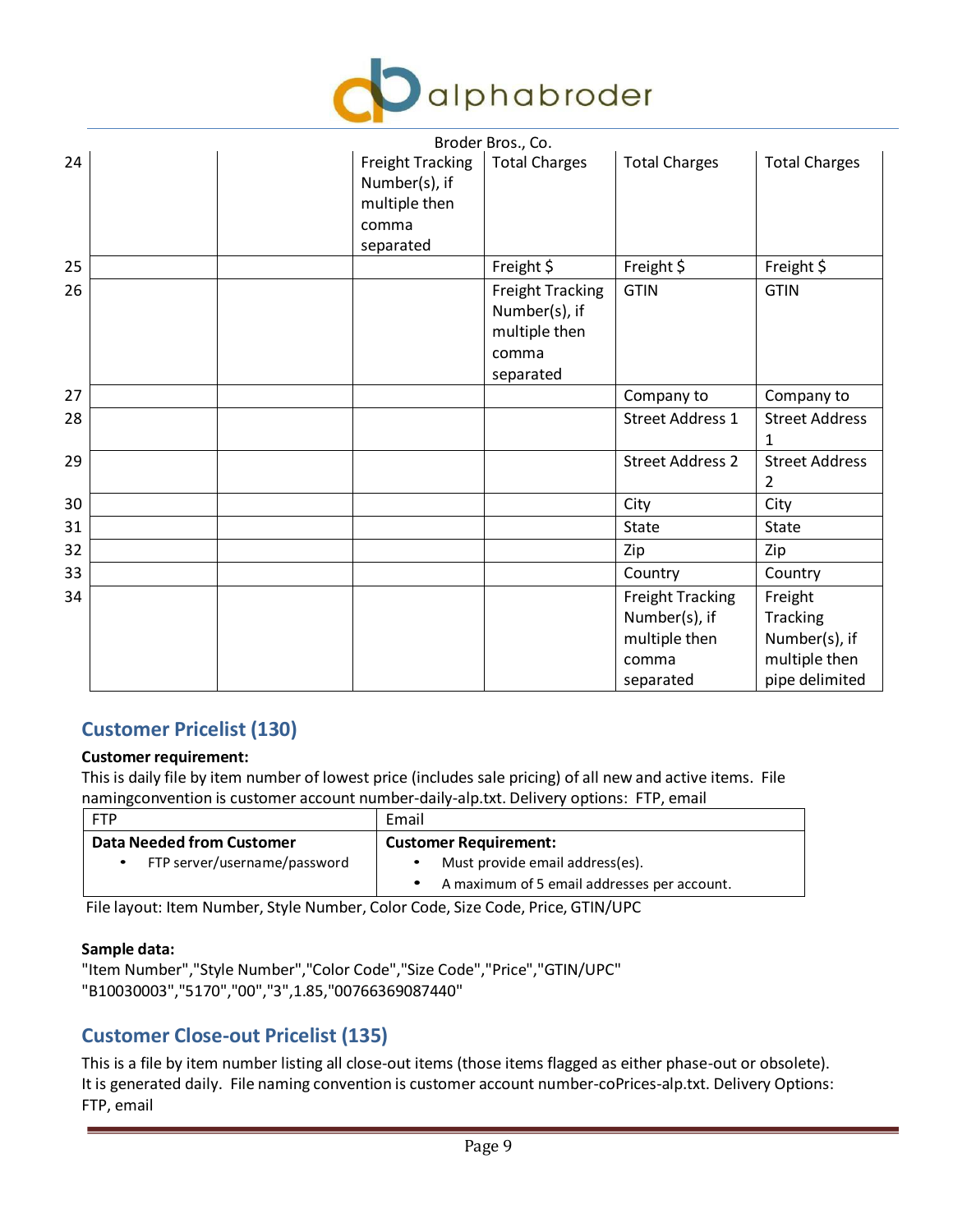

| Broder Bros., Co.                         |                                                          |  |  |
|-------------------------------------------|----------------------------------------------------------|--|--|
| <b>FTP</b>                                | Email                                                    |  |  |
| <b>Data Needed from Customer</b>          | <b>Customer Requirement:</b>                             |  |  |
| FTP server/username/password<br>$\bullet$ | Must provide email address(es).                          |  |  |
|                                           | A maximum of 5 email addresses per account.<br>$\bullet$ |  |  |

File layout: Item Number, Style Number, Color Code, Size Code, Price, GTIN/UPC

#### **Sample data:**

"Item Number","Style Number","Color Code","Size Code","Price","GTIN/UPC" "B10110223","29M","22","3",2.25,"00042463665242"

## <span id="page-9-0"></span>**Carton Extract (140)**

This extract is available in 3 versions. The file name begins with cartons- followed by company (either alp or can), account number and ends with .txt (for example: cartons-alp-1202992.txt). You can receive this file once a day or multiple times throughout the day. The file will continue to build through the day. If the file is generated between 1AM and 7 AM; it is prior day and same day. 8 AM to 11 PM is same day (no 12 AM file); delivered once or multiple times throughout the day. All times are Eastern. Delivery Options: FTP, email

| <b>FTP</b>                       | Email                                       |
|----------------------------------|---------------------------------------------|
| <b>Data Needed from Customer</b> | <b>Customer Requirement:</b>                |
| FTP server/username/password     | Must provide email address(es).             |
| Frequency: once to multiple      | A maximum of 5 email addresses per account. |

| <b>Version 1</b>          | <b>Version 2</b>          | <b>Version 3</b>          |
|---------------------------|---------------------------|---------------------------|
| Company                   | Company                   | Company                   |
| <b>Customer PO Number</b> | <b>Customer PO Number</b> | <b>Customer PO Number</b> |
| ab Order Number           | ab Order Number           | ab Order Number           |
| <b>Tracking Number</b>    | <b>Tracking Number</b>    | <b>Tracking Number</b>    |
| <b>Carton Number</b>      | <b>Carton Number</b>      | <b>Carton Number</b>      |
| Item Number               | Item Number               | Item Number               |
| Item Description          | Item Description          | Item Description          |
| <b>Quantity in Box</b>    | <b>Quantity in Box</b>    | <b>Quantity in Box</b>    |
|                           | GTIN/UPC                  | GTIN/UPC                  |
|                           |                           | Warehouse code            |

#### **Sample data V3:**

ALP,t123,78899885,600670383,C004784732,B11107003,g200 WHITE S,72,00821780003735,CC

## <span id="page-9-1"></span>**Invoice Extract (150)**

The invoice extract contains data specific to each invoice. It is available in four versions. The file name is invoice-version#-alp-AccountNumber.txt (example invoice-v2-alp-1202992.txt). Delivery options: FTP, email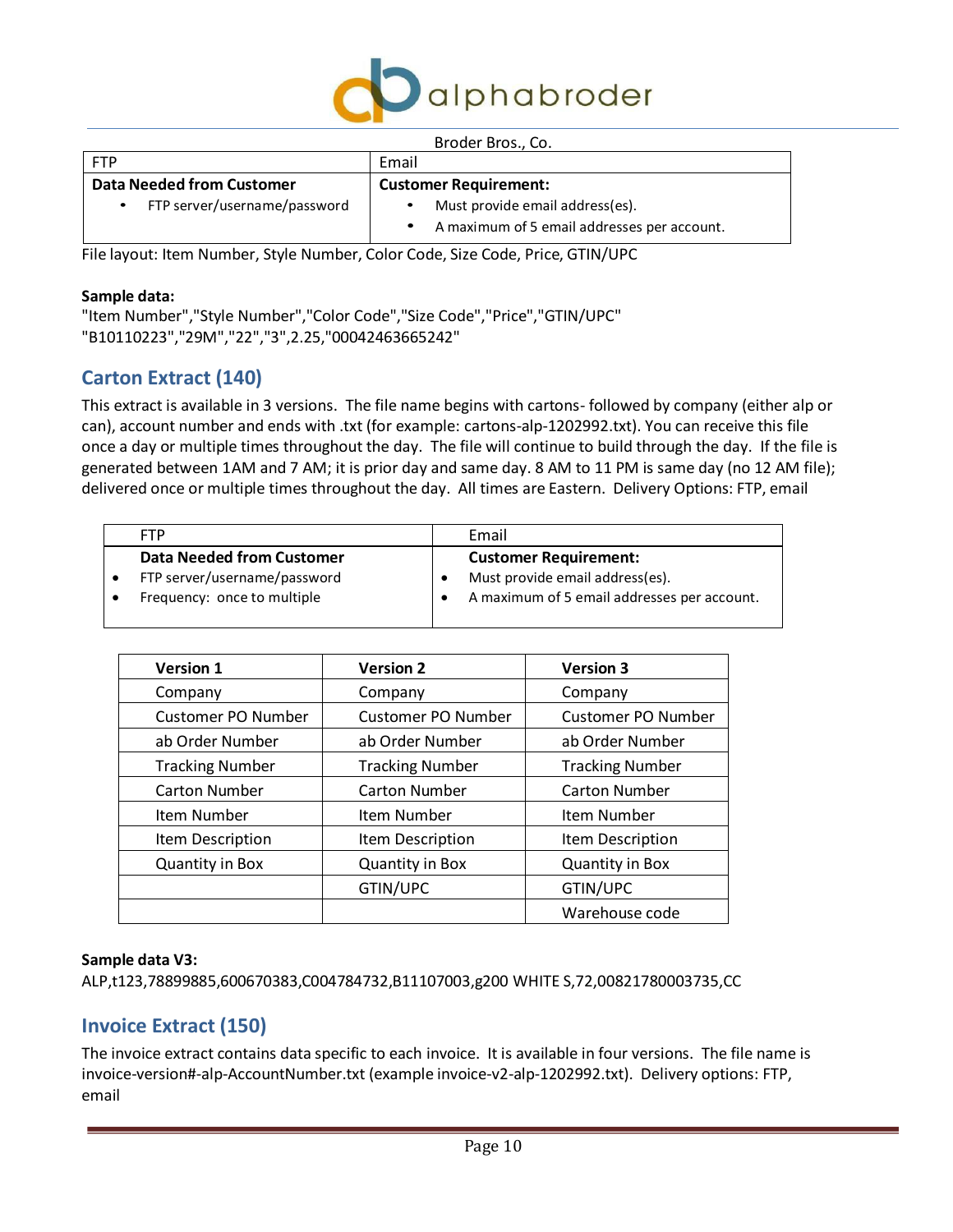

|                                                          |                       |                           | Broder Bros., Co.                           |                         |  |
|----------------------------------------------------------|-----------------------|---------------------------|---------------------------------------------|-------------------------|--|
| <b>FTP</b>                                               |                       |                           | Email                                       |                         |  |
| <b>Data Needed from Customer</b>                         |                       |                           | <b>Customer Requirement:</b>                |                         |  |
| FTP server/username/password<br>٠                        |                       |                           | Must provide email address(es).             |                         |  |
| Frequency: once daily<br>$\bullet$                       |                       |                           | A maximum of 5 email addresses per account. |                         |  |
| <b>Version 1</b>                                         | <b>Version 2</b>      |                           | <b>Version 3</b>                            | <b>Version 4</b>        |  |
| <b>Invoice Number</b>                                    | <b>Invoice Number</b> |                           | <b>Invoice Number</b>                       | <b>Invoice Number</b>   |  |
| ab Order Number                                          | ab Order Number       |                           | ab Order Number                             | ab Order Number         |  |
| Customer PO<br>Customer PO<br>Number<br>Number           |                       |                           | BO Number (-1, -2)                          | BO Number (-1, -2)      |  |
| Open Balance on<br>Open balance on<br>invoice<br>invoice |                       | <b>Customer PO Number</b> | Customer PO Number                          |                         |  |
| Invoice Date<br>Invoice Date                             |                       |                           | Open balance on invoice                     | Open balance on invoice |  |
|                                                          | <b>Invoice Total</b>  |                           | <b>Invoice Date</b>                         | <b>Invoice Date</b>     |  |
| <b>Freight Amount</b>                                    |                       |                           | <b>Invoice Total</b>                        | <b>Invoice Total</b>    |  |
|                                                          |                       |                           | <b>Freight Amount</b>                       | <b>Freight Amount</b>   |  |
|                                                          |                       |                           | Restocking Fee \$                           | Restocking Fee \$       |  |
|                                                          |                       |                           |                                             | Total Tax \$            |  |

This is a once-daily file. It provides the above information for invoices on the day it is generated.

#### **Sample Data V3:**

10731XXX,10XXXX00,0,963056-0,254.79,09/14/18,254.79,0,0, 107XXXX9,10XXX151,0,962805-0,960.35,09/14/18,960.35,0,0,

## <span id="page-10-0"></span>**Discontinued Items(AllDBDisco) (160)**

• This extract is available once daily. It is a combination of product information (AllDB file), pricing, and inventoryby warehouse for all close-out/phase-outs/obsolete items. The extract includes both a .txt and .xls file. The .txtfile is ^ delimited. Frequency: once daily. Delivery options: FTP, email

| <b>FTP</b>                                                            | Email                                                                                                    |  |
|-----------------------------------------------------------------------|----------------------------------------------------------------------------------------------------------|--|
| <b>Data Needed from Customer</b>                                      | <b>Customer Requirement:</b>                                                                             |  |
| FTP server/username/password<br>٠<br>Directory to push file into<br>٠ | Must provide email address(es).<br>$\bullet$<br>A maximum of 5 email addresses per account.<br>$\bullet$ |  |

*Also available by public access login (see below).*

Public login to our ftp server for inventory files:

*Server: [ftp.appareldownload.com](ftp://ftp.appareldownload.com/) Username: A1pha Password: A1pha2oll*

#### **You need to connect using encryption setting - explicit FTP over TLS.**

Sample of alphabroder file: Item Status^SKU^Style^Short Description^Color Group^Color Code^Color^Hex Code^Size Group^Size Code^Size^Case Qty^Weight^Mill #^Mill Name^Category^Subcategory^Piece^Dozen^Case^^Closeout Price^Start Date^End Date^ThumbnailName^Normal Image Name^Full Feature Description^Gtin^CC^CD^CN^FO^GD^KC^MA^PH^TD^WA^Side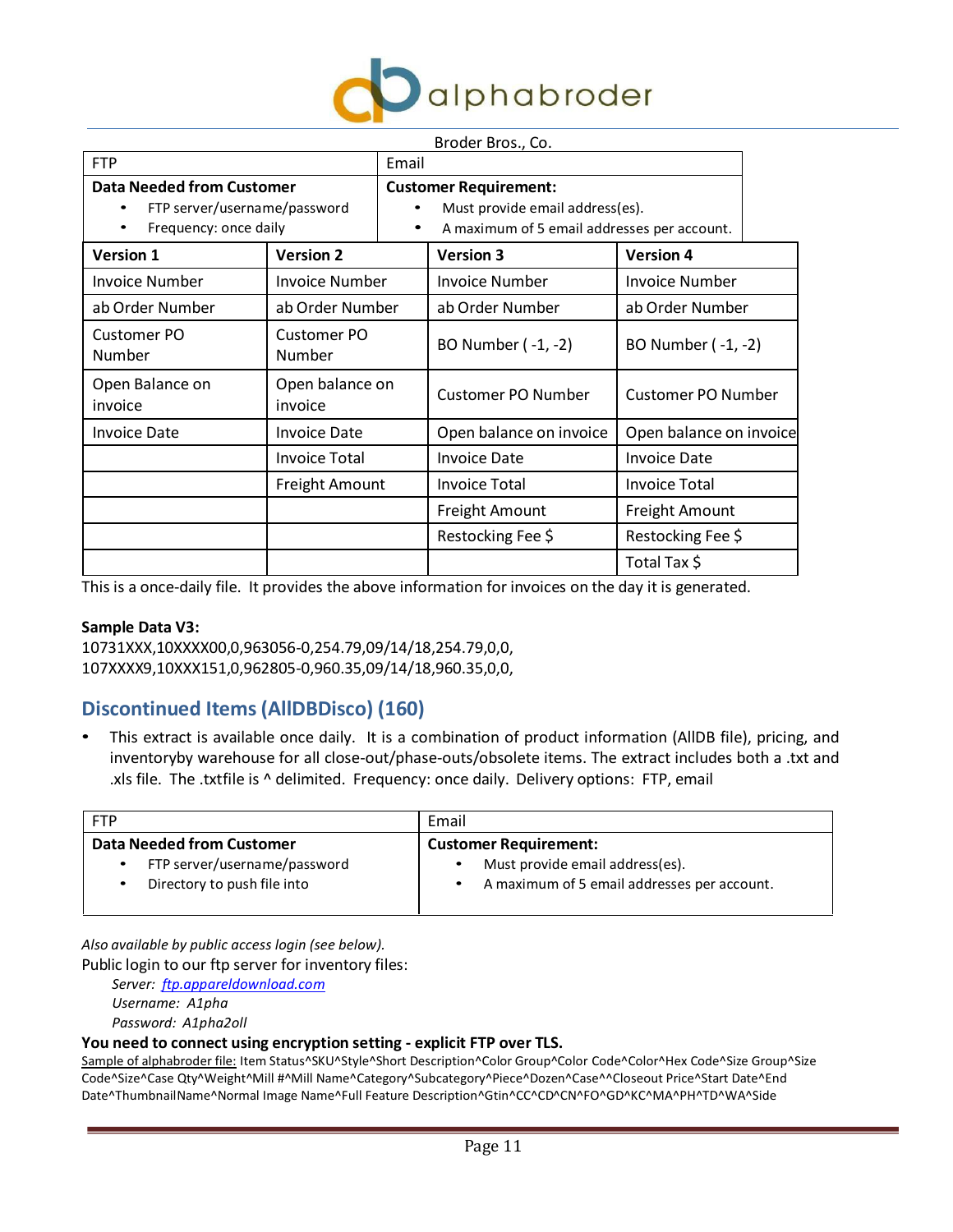

Image^Back Image^ OBSOLETE^B34324HI3^01910E^Ladies' Ringer Eco Mock Twist Tank^12^HI^ECO

BLACK^2A292C^28^3^S^72^.22^24^Alternative^T^Shirts^12.45^10.44^8.03^^0^09/01/18^10/06/19^01910e\_t.jpg^01910e\_p.jpg^ 50% cotton, 50% recycled polyester eco-mock twist jersey; 3.83 oz.; ladies' classic fit; fabric-washed; racerback; contrast color ribbing along neckline; tapered at waist; shirttail

hem;^00607048566903^0^0^0^0^0^0^0^0^0^0^5^01910e\_sd\_hi\_p.jpg^01910e\_bk\_hi\_p.jpg^

# <span id="page-11-0"></span>**Product File (AllDB) (170)**

The AllDB files are two files (in three formats (.txt,.xls,.zip)) that can be merged by item number or GTIN. One file contains all the product information and details for every item. The price file contains the regular price for eachitem. Delivery options: FTP, download from website

FTP

#### **Data Needed from Customer**

- FTP server/username/password
- Frequency: once daily

For alphabroder:

- **AllBDInfoALP** \_**PRC\_RXXX** This file contains regular pricing at the item level (also has GTIN on it).
- **AllDBInfoALP\_Prod**  This file is at the item level (sku level). It contains detailed information about each item including catalog page number, color and size group codes, hex code, case quantities, product weight,GTIN, Launch Date (mm/yy) and more. It also contains PMS Codes. Useful for identifying new products.

For alphabroder Canada: The files contain the same data, but the names do vary - **AllBDInfoCAN**\_**PRC\_RXXX andAllDBInfoCAN\_Prod.** In addition, there is a French version of the AllDBInfoCAN\_Prod file, there is a -f in the file name. Please note – RXXX notation in file name varies (it is three characters in length and can change.)



List of files:

| AIIDBInfoALP_Prod.xls.qz           | 7.835.823 TAR.GZ Archive File       |
|------------------------------------|-------------------------------------|
| 图 AIIDBInfoALP Prod.xls            | 267.461.745 Microsoft Excel 97-2003 |
| AllDBInfoALP Prod.txt.qz           | 6.506.635 TAR.GZ Archive File       |
| AIIDBInfoALP Prod.txt              | 135.090.111 Text Document           |
| AIIDBInfoALP PRC R076.xls.az       | 3.552.253 TAR.GZ Archive File       |
| 图 AllDBInfoALP PRC R076.xls        | 88.524.598 Microsoft Excel 97-2003  |
| AllDBInfoALP PRC R076.txt.az       | 2.780.899 TAR.GZ Archive File       |
| <b>E AIIDBInfoALP PRC R076.txt</b> | 32.084.539 Text Document            |

#### *Note the .txt file are'^' delimited.*

File layout for Prod file: "Catalog Page Number"^"NEW"^"Item Number"^"Style"^"Short Description"^"Color Name"^"Color Group Code"^"Color Code"^"Hex Code"^"Size Group"^"Size Code"^"Size"^"Case Qty"^"Weight"^"Mill #"^"Mill Name"^"Category"^"Subcategory"^"Thumbnail Name"^"Normal Image Name"^"Full Feature Description"^"Brand Page Number"^"Front of Image Name"^"Back of Image Name"^"Side of Image Name"^"Gtin"^"Launch Date"^"PMS Color"^"Size Sort Order"^"Front Image Hi Res URL"^"Back Image Hi Res URL"^"Side Image Hi Res URL"^"Markup Code"^"Mktg Color Number"^"Mktg Color Name"^"Mktg Color Hex Code"File layout for Price file: "Catalog Page Number"^"NEW"^"Item Number "^"Style"^"Color Name"^"Color Group Code"^"Color Code"^"Size Group"^"Size Code"^"Size"^"CaseQty"^"Piece"^"Dozen"^"Case"^"Retail"^"Gtin"

# <span id="page-11-1"></span>**Full Publication (ALLSTYLE)**

The ALLSTYLE extract is a zipped version of all files available on the Product Data page on the website (Resource Center – Downloads – Product Data).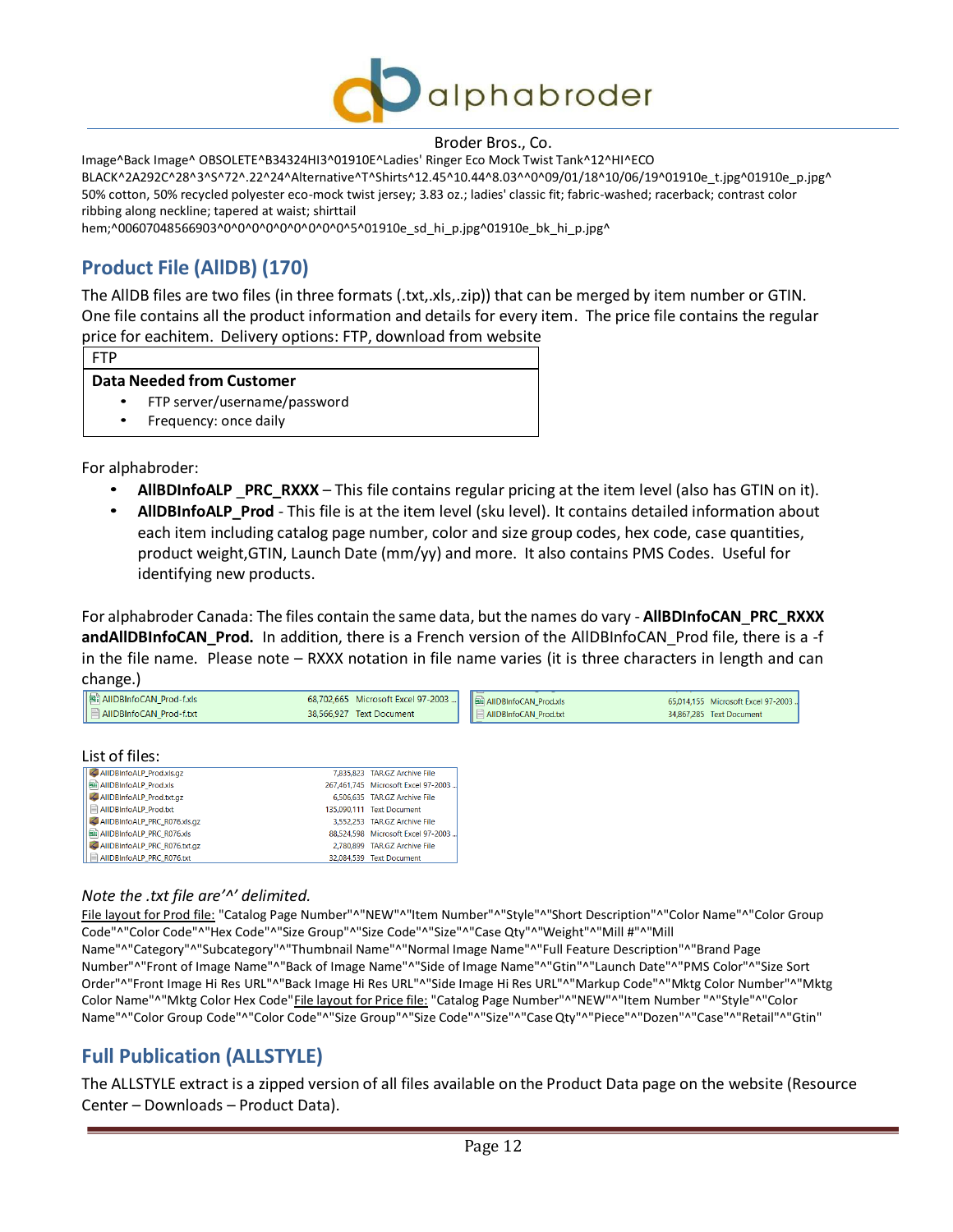

Delivery options: FTP, download from website

FTP

#### **Data Needed from Customer**

- FTP server/username/password
- Frequency: once daily

".csv" files are common, commadelimited files. ".gz" files are compressed with the "gzip" utility.".xls" files are Excelspecific files

**Note – RXXX notation in file name varies (and can change.)** These files are available in American English only, except for the AllDBInfoCAN Prod file, which has a French version available.

#### **Overview of Available Files:**

**Categories.csv** – General category information for products. It includes category codes and descriptions. It matches "product code" columns in some of the files.

**Companions-comparables.csv** – Listing by style and how that style relates to other styles. Relations include type:  $r =$  comparable,  $n =$  companion,  $u =$  suggested

sub-type:  $A = adult$ ,  $I = infant$ ,  $L = tall$ ,  $M = men's$ ,  $T = todder$ ,  $W = ladies$ ,  $Y = youth$ ,  $C = collection$ which is used to group styles with the same fabric. Sub-type is not always populated.

**Feature-details.csv** – Product category, possible feature code, and descriptions used for the category. The product category is on the styles file. Typically used in conjunction with the features.csv file. (Example – Possible sleeve lengths include short, long, or none).

**Features.csv** – The higher-level features for a particular category. This is used in conjunction with the features-detail file. (Example – A shirt may have a sleeve length, a hat will not)

**Mills.csv** – Listing of all mills; includes images, references, and mill codes.

**Items\_RXXX.csv** – Item or sku level details. Includes GTIN number (we do not use UPC, we use GTIN). It includes descriptions, features, item weight, case quantity, new indicator, pricing (not sale), GTIN, PMS Codes, maintenance date, full case carton dimensions.

**Style-attribute-values.csv** – Specifications or measurements by style (sleeve length, width, etc.).

**Style-attributes.csv** – A list of attributes that would/could be used at the style level. This is the general information file that goes with the style attributes details file.

**Style-features.csv** – The same file as the feature details but at the style level (rather than the product category level). The description goes with the feature code column number.

**Styles.csv** – This file contains style level details including category, mill, and images. It also includes an item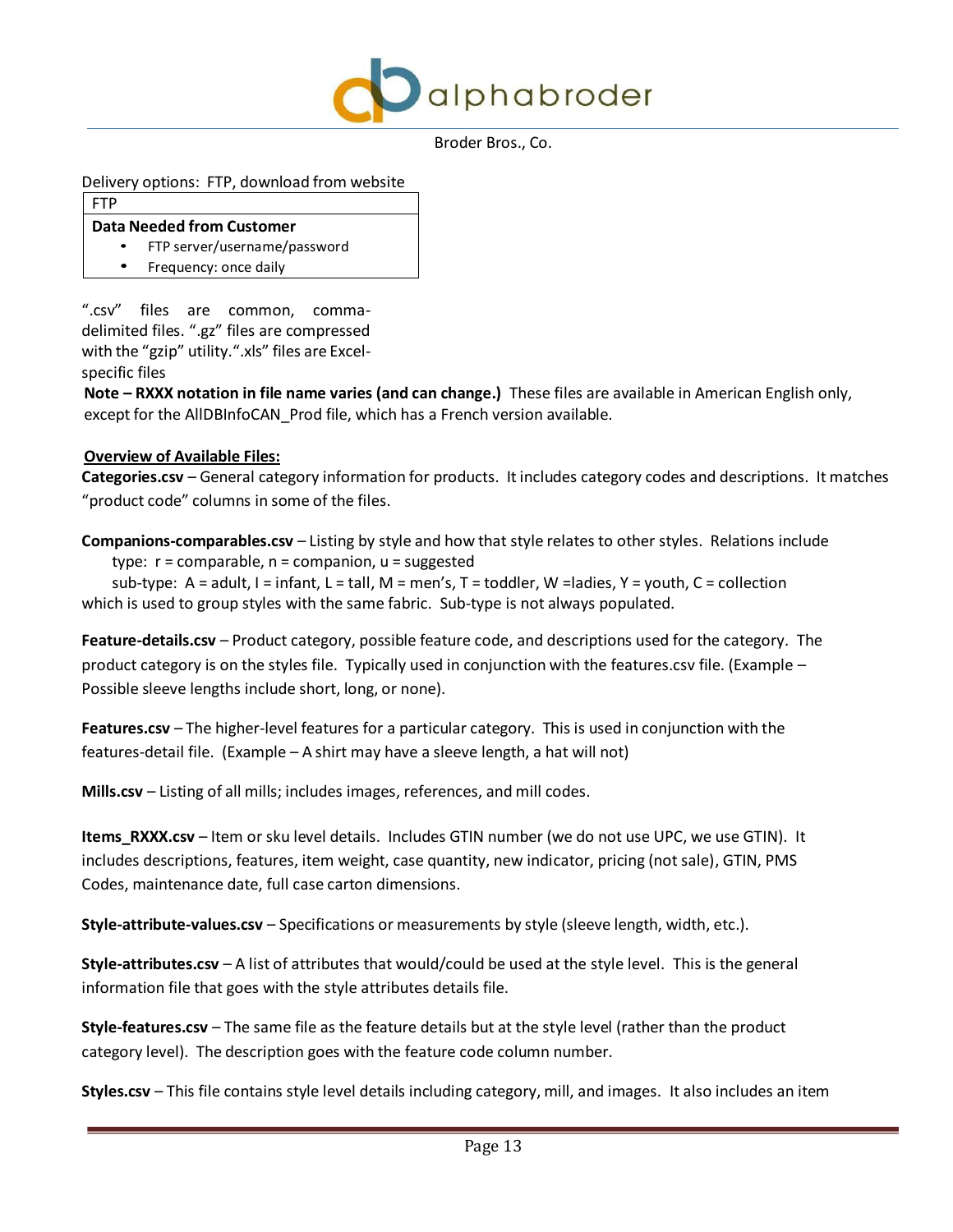

count by style.

**Warehouses.csv** – This file contains ab warehouses and dropship warehouses with warehouse code, city, state, zip details, as well as a dropship indicator.

**AllBDInfo:** This data is two files and is company specific. See priorsection for more details.

**alp-AllStyles.tar.gz** – Compressed archive of **all** .csv files for faster download in alphabroder. **can-AllStyles.tar.gz** – Compressed archive of **all** .csv files for faster download in alphabroder Canada.

#### **Example of feature information and the relationship of the files:**

| Categories file – category                    | 70, description = Outerwear Features file - feature |
|-----------------------------------------------|-----------------------------------------------------|
| feature code 10, description is Adult<br>code |                                                     |
|                                               | feature code 160 description is Polyester           |
|                                               | feature code 160 description is Poly Fleece         |
|                                               | feature code 170 description is Athletic            |
|                                               | feature code 200 description is Ladies              |
|                                               | feature code 250 description is Lining              |
|                                               | feature code 280 description is Multicolored        |
|                                               | feature code 460 description is Fill zip            |
|                                               | feature code 530 description is Lightweight         |
|                                               | feature code 530 description is Midweight           |
| Style features -<br>Style 78697               | feature code $10 = yes$ (Adult)                     |
| Style 78697                                   | feature code 160 = (Polyester)                      |
| Style 78697                                   | feature code 160 = (Poly Fleece)                    |
|                                               | feature code 170 = (Athletic)<br>Style 78697        |
| <b>Style 78697</b>                            | feature code 200 = (Ladies)                         |
| Style 78697                                   | feature code 250 = Yes (Lining)                     |
| Style 78697                                   | feature code 280 = Yes (Multicolored)               |
|                                               | Style 78697<br>feature code $460 = (Fill zip)$      |
| Style 78697                                   | feature code 530 = (Lightweight)                    |
| Style 78697                                   | feature code 530 = (Midweight)                      |

\*Style Attribute values – we do not have any specs loaded into the system for style 78697, so you will not find this style on the file. Companions/comparables – Style 88697 is Companion (type N), 78810 is comparable to (type = R),78811 is comparable to (type = R), 88697 is comparable to (type = R), NE704W is comparable to  $(typ = R)$ 

**alp-AllStyles.tar.gz** contains: *Categories.csv, Companions-comparables.csv, Feature-details.csv, Features.csv,Mills.csv, Items\_RXXX.csv, Style-attribute-values.csv, Style-attributes.csv, Stylefeatures.csv, Styles.csv, Warehouses.csv, AllBDInfoALP \_PRC\_RXXX, AllDBInfoALP\_Prod*

## Chapter 3 **Warehouses**

<span id="page-13-0"></span>The following list is the city, state (warehouse code shown on inventory file) for our warehouses as of 1/3/2022.

- 1. Fresno, CA 93725 (CN)
- 2. Orlando, FL 32824 (FO)
- 3. Kansas City, KS 66111 (KC)
- 4. Dallas, TX 75261 (TD)
- 5. Chicago, IL 60490 (CC)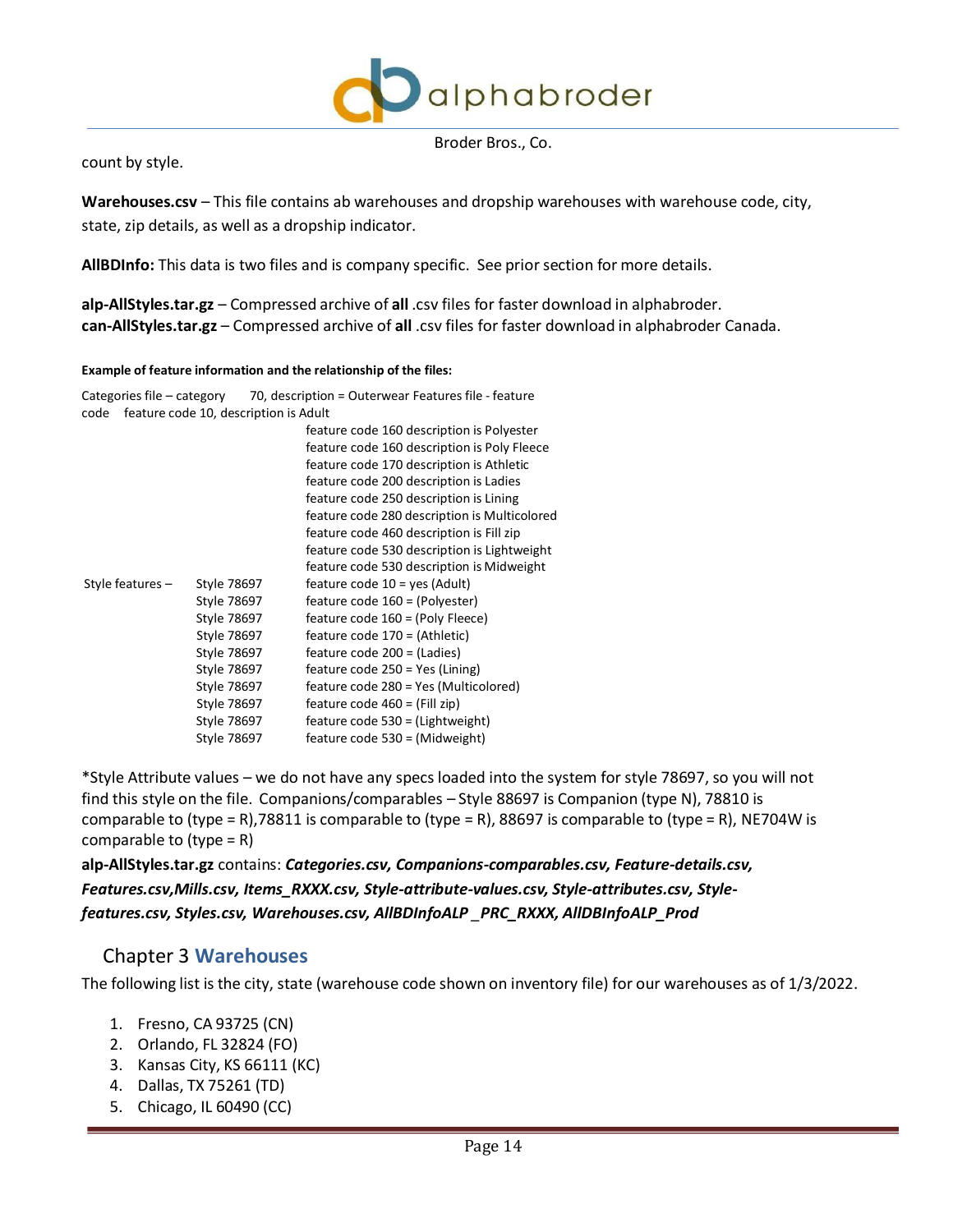

- 6. Middleboro, MA 02346 (MA)
- 7. Harrisburg, PA 17339 (PH)
- 8. Atlanta, GA 30096 (GD)
- 9. Richmond Hill, Ontario L4B 0B4 (RH) Only available in alphabroder Canada.

We also have numerous dropship warehouses. These warehouses are vendor warehouses who dropship direct to you or to your customer. For more information about our warehouses, visit our website.

## <span id="page-14-0"></span>Chapter 4 **APIs**

Our APIs allow for real-time order submission and confirmation, along with access to order status updates and product data. They also provide inventory data with cutoffs, transit days, and pricing. This data is sent in XML format and allows for greater customization and automation functionality. All orders must be sent with a User-Agent header. (See examples below)

#### **Using PHP**

```
$opts = array(
     "ssl"=>array( "verify_peer"=>false, "verify_peer_name"=>false),
     'http' => array(
     'method' => 
     'POST',
     'header' => 
     $header,
     'content' =>
     $content,
     'User-Agent' => 'Add a user-agent here'
)
);
```
\$context = stream\_context\_create(\$opts); echo file\_get\_contents(\$url, false, \$context);

## **Using Node.js**

```
let outer_options = {
         host : 'dev.alphabroder.com',port : 443,
         path : '/cgi-
         bin/orderUploadFile.cgi',
         method : 'POST',
         headers: {
          'Content-Type': 
          'multipart/form-data','User-
          Agent': 'AWS AB ESB'
         }
};
return new Promise((resolve, reject) => 
        {let lib = require('https');
         const request = lib.request(outer_options, (response) => {
                  if (response.statusCode < 200 || response.statusCode > 299) {
                           reject(new Error('Failed to load page, status code: ' + response.statusCode));
                  }
                  response.on('data', (data) => {
```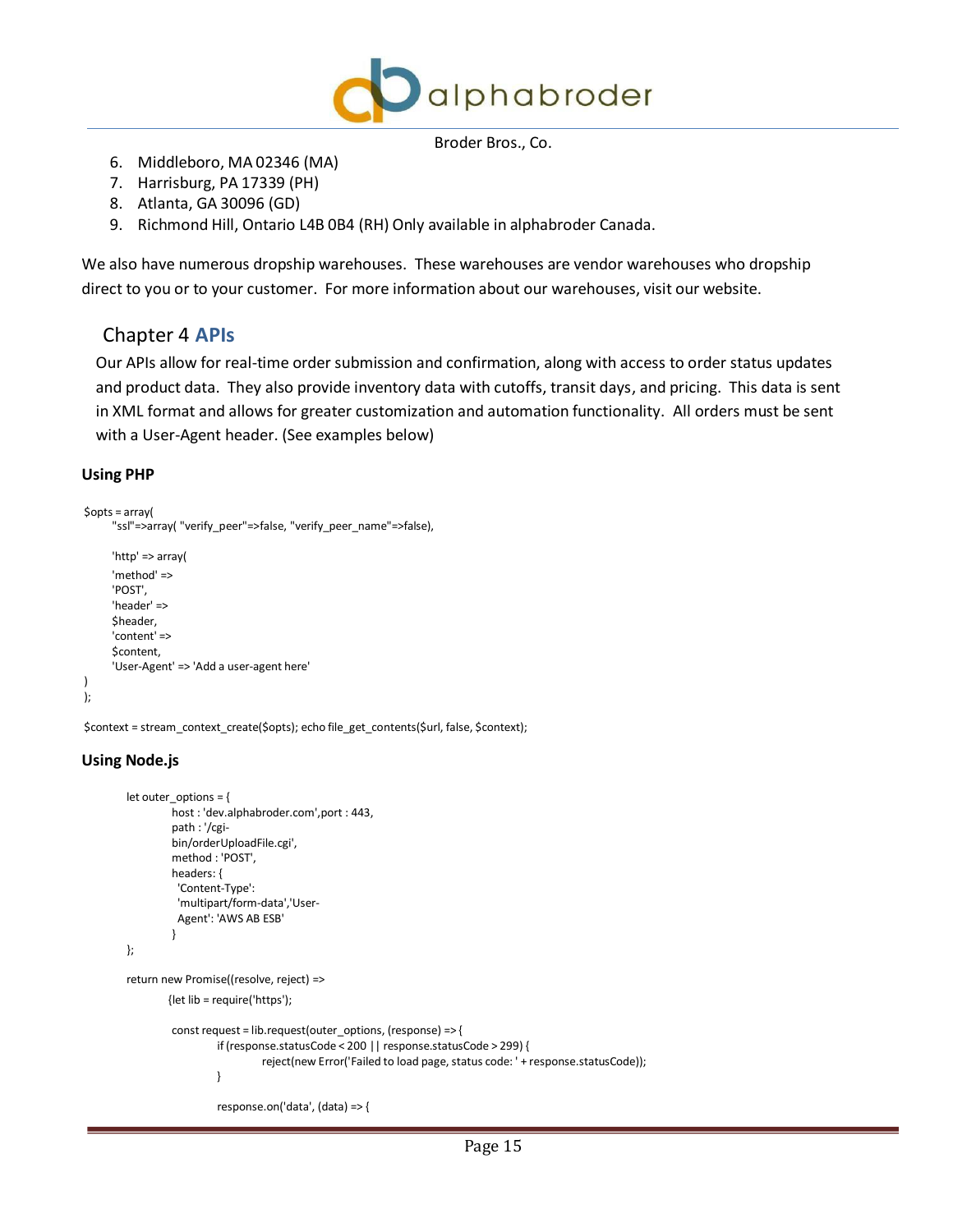

```
Broder Bros., Co.
```

```
resolve(data.toString('utf8'));
```

```
});
         });
         request.write(jsonMess
         age);request.end();
         request.on('error', (err) => reject(err))
.catch(() => \{ /* do whatever you want here */ });
```
## <span id="page-15-0"></span>**Inventory**

})

**API/XML Inventory Post Method:**

**HTTP Post to Development - (Test) alphabroder**

<https://dev.alphabroder.com/cgi-bin/online/xml/inv-request.w>

**HTTP Post Production – (Live) alphabroder**

[http://www.alphabroder.com/cgi-bin/online/xml/inv-request.w](https://www.alphabroder.com/cgi-bin/online/xml/inv-request.w)

**HTTP Post to Development – (Test) alphabroder Canada**

<https://dev.alphabroder.ca/cgi-bin/online/xml/inv-request.w>

**HTTP Post Production – (Live) alphabroder Canada**

<http://www.alphabroder.ca/cgi-bin/online/xml/inv-request.w>

#### **Parameters to pass:**

- 1. **Gtin1** or **in1** or **sr/cc/sc** or **sr** (*returnsthe entire style*)
	- a. Request can be made using any of the following
		- i. gtin1  $(gtin)$  allow up to 50 GTINs
		- ii. in1  $(item #)$  allow up to 50 item numbers
		- iii. sr, cc, sc (style, color, size codes)
- 2. userName (web login-id)
- 3. password (web password)
- 4. zp (zip code– **optional** *if blank will use customer default warehouse*)
- 5. pr (price **optional**, *"y" to get prices*)
- 6. cn (customer number)
- 7. rg (regular ab whses only optional if y then excludes dropship warehouses)

The cut-off time is based on the zip code submitted and UPS-Ground shipping (or On-Trac if applicable).

**Sample requests:** *In the following URL's, change zip, and username/password.*

#### **By item – for multiple items alphabroder**

[https://dev.alphabroder.com/cgi-bin/online/xml/inv-](https://dev.alphabroder.com/cgi-bin/online/xml/inv-request.w?in1=B016NE3I4&in2=b11107004&pr=y&zp=20176&userName=testname&password=testpw&rg=y)

[request.w?in1=B016NE3I4&in2=b11107004&pr=y&zp=20176&userName=testname&password=testpw&rg=y](https://dev.alphabroder.com/cgi-bin/online/xml/inv-request.w?in1=B016NE3I4&in2=b11107004&pr=y&zp=20176&userName=testname&password=testpw&rg=y) <inv-balance>

<item ccard-charge-percent="3.8" color-code="3I" description="88181 CAMPUS.PURPLE M" item-number="B016NE3I4" price="\$8.22" sizecode="4" special-expiry="12/31/20" special-price="\$8.00" style-code="88181">

<whse code="CC">608</whse>

<whse code="GD">211</whse>

<whse code="KC">2718</whse> <whse code="PH">164</whse>

<whse code="TD">817</whse>

<whse code="CN">1029</whse>

</item>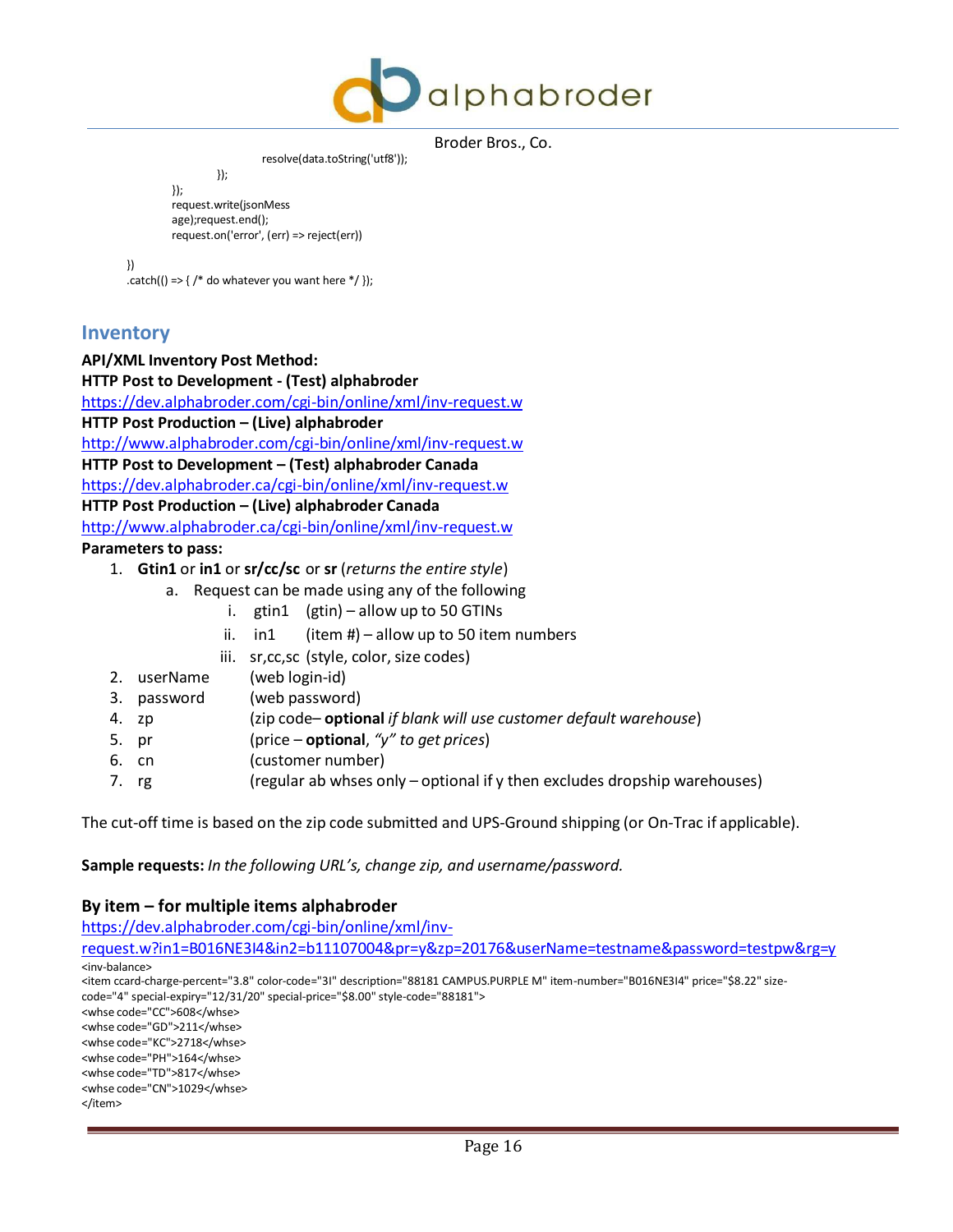

<item ccard-charge-percent="3.8" color-code="00" description="g200 WHITE M" item-number="B11107004" price="\$2.20" sizecode="4" special-expiry="08/01/20" special-price="\$1.60" style-code="g200"> <whse code="CC">2386</whse> <whse code="GD">935</whse> <whse code="KC">72</whse> <whse code="PH">2916</whse> <whse code="TD">3195</whse> <whse code="CN">3794</whse> </item> <whse-info> <whse-item carrier-days="1" cutoff="3:00 pm EDT" est-delivery="08/03/20" minutes-left="419" transit-days="1" whse="PH"> <cutoff-msg>Shipping today</cutoff-msg> <whse-msg/> </whse-item> <whse-item carrier-days="2" cutoff="5:00 pm EDT" est-delivery="08/04/20" minutes-left="539" transit-days="2" whse="GD"> <cutoff-msg>Shipping today</cutoff-msg> <whse-msg/> </whse-item> <whse-item carrier-days="3" cutoff="5:00 pm CDT" est-delivery="08/05/20" minutes-left="599" transit-days="3" whse="CC"> <cutoff-msg>Shipping today</cutoff-msg> <whse-msg/> </whse-item> <whse-item carrier-days="3" cutoff="5:00 pm CDT" est-delivery="08/05/20" minutes-left="599" transit-days="3" whse="KC"> <cutoff-msg>Shipping today</cutoff-msg> <whse-msg/> </whse-item> <whse-item carrier-days="3" cutoff="5:00 pm CDT" est-delivery="08/05/20" minutes-left="599" transit-days="3" whse="TD"> <cutoff-msg>Shipping today</cutoff-msg> <whse-msg/> </whse-item> <whse-item carrier-days="5" cutoff="5:00 pm PDT" est-delivery="08/07/20" minutes-left="719" transit-days="5" whse="CN"> <cutoff-msg>Shipping today</cutoff-msg> <whse-msg/> </whse-item> </whse-info> </inv-balance> **By gtin – gtin1 for alphabroder Canada**

[https://www.alphabroder.ca/cgi-bin/online/xml/inv](https://www.alphabroder.ca/cgi-bin/online/xml/inv-request.w?gtin1=00821780003735&pr=y&zp=K8N%205J7&userName=testname&password=testpw)[request.w?gtin1=00821780003735&pr=y&zp=K8N%205J7&userName=testname&password=testpw](https://www.alphabroder.ca/cgi-bin/online/xml/inv-request.w?gtin1=00821780003735&pr=y&zp=K8N%205J7&userName=testname&password=testpw) <inv-balance> <item color-code="00" description="g200 WHITE S" gtin="00821780003735" price="\$2.52" size-code="3" special-expiry="12/31/20" specialprice="\$2.17"style-code="g200"> <whse code="RH">3885</whse> </item> <whse-info> <whse-item carrier-days="1" cutoff="5:00 pm EDT" est-delivery="10/11/16" minutes-left="400" transit-days="1" whse="RH"> <cutoff-msg>Shipping today</cutoff-msg> <whse-msg/> </whse-item> </whse-info> </inv-balance>

#### <span id="page-16-0"></span>**Order Placement**

See Chapter 5 – for ordering of blanks and Chapter 8 for decorated orders

## <span id="page-16-1"></span>**Order Status**

Available in two versions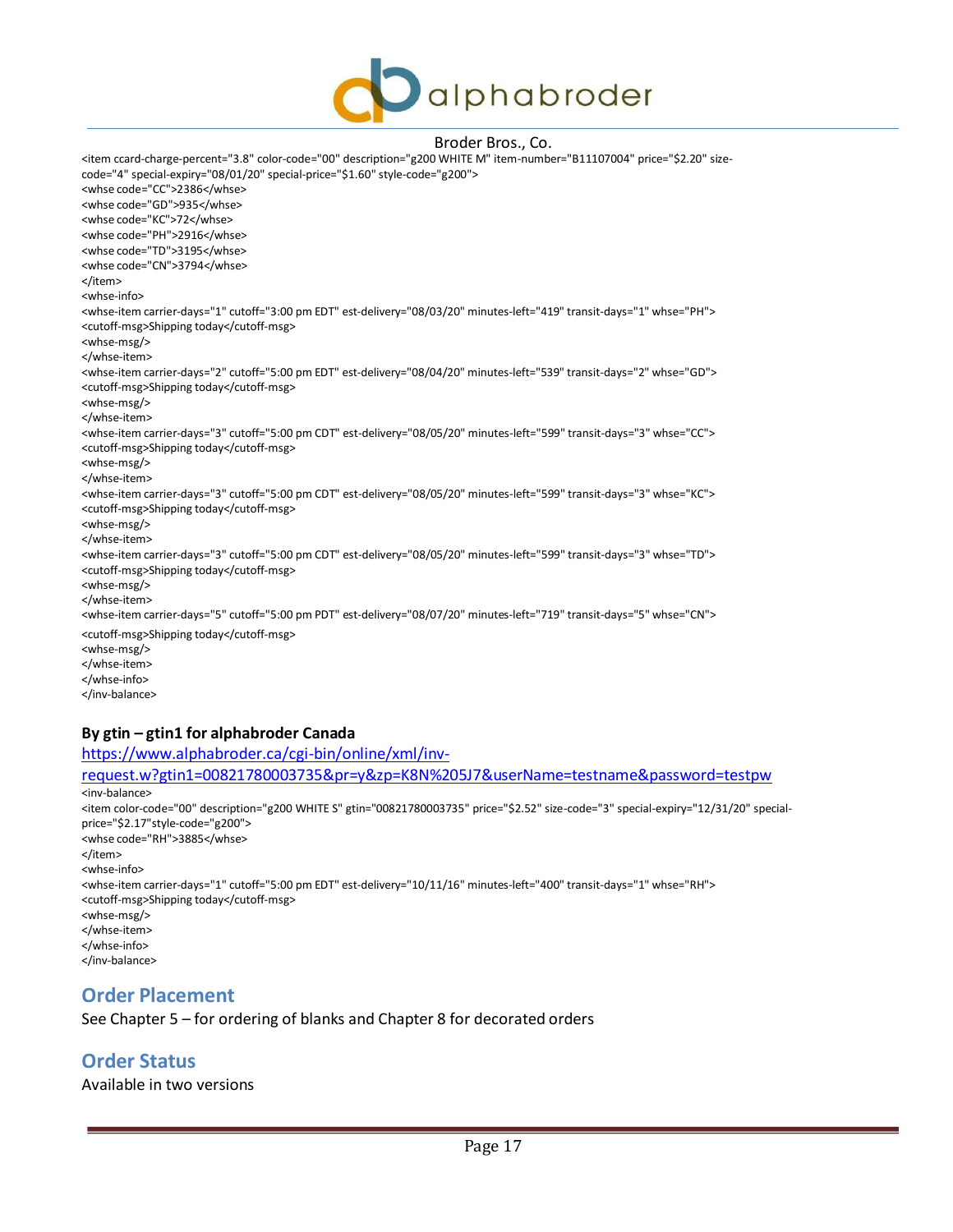

#### **Version 1:**

Parameters to pass: on=alphabroder order number bn=backorder number, this will normally be 0cn=your account number user=valid web user on your accountpwd=valid password for user all=y

#### **Order Status URLs:**

#### **Canada:**

Production: [https://www.alphabroder.ca/cgi](https://www.alphabroder.ca/cgi-bin/service/xml/xmlOrderStatus.w?on=181425197&bn=0&cn=1234&user=webusername&pwd=password&all=y)[bin/service/xml/xmlOrderStatus.w?on=181425197&bn=0&cn=1234&user=webusername&pwd=password](https://www.alphabroder.ca/cgi-bin/service/xml/xmlOrderStatus.w?on=181425197&bn=0&cn=1234&user=webusername&pwd=password&all=y) [&all=y](https://www.alphabroder.ca/cgi-bin/service/xml/xmlOrderStatus.w?on=181425197&bn=0&cn=1234&user=webusername&pwd=password&all=y) Development: [https://dev.alphaborder.ca/cgi](https://dev.alphaborder.ca/cgi-bin/service/xml/xmlOrderStatus.w?on=73439985&bn=0&cn=1234&user=webusername&pwd=password&all=y)[bin/service/xml/xmlOrderStatus.w?on=73439985&bn=0&cn=1234&user=webusername&pwd=password](https://dev.alphaborder.ca/cgi-bin/service/xml/xmlOrderStatus.w?on=73439985&bn=0&cn=1234&user=webusername&pwd=password&all=y) [&all=y](https://dev.alphaborder.ca/cgi-bin/service/xml/xmlOrderStatus.w?on=73439985&bn=0&cn=1234&user=webusername&pwd=password&all=y) **US:** Production: [https://www.alphabroder.com/cgi](https://www.alphabroder.com/cgi-bin/service/xml/xmlOrderStatus.w?on=18425197&bn=0&cn=1234&user=webusername&pwd=password&all=y)[bin/service/xml/xmlOrderStatus.w?on=18425197&bn=0&cn=1234&user=webusername&pwd=password](https://www.alphabroder.com/cgi-bin/service/xml/xmlOrderStatus.w?on=18425197&bn=0&cn=1234&user=webusername&pwd=password&all=y) [&all=y](https://www.alphabroder.com/cgi-bin/service/xml/xmlOrderStatus.w?on=18425197&bn=0&cn=1234&user=webusername&pwd=password&all=y) Development: [https://dev.alphabroder.com/cgi](https://dev.alphabroder.com/cgi-bin/service/xml/xmlOrderStatus.w?on=73439985&bn=0&cn=1234&user=webusername&pwd=password&all=y)[bin/service/xml/xmlOrderStatus.w?on=73439985&bn=0&cn=1234&user=webusername&pwd=password](https://dev.alphabroder.com/cgi-bin/service/xml/xmlOrderStatus.w?on=73439985&bn=0&cn=1234&user=webusername&pwd=password&all=y) [&all=y](https://dev.alphabroder.com/cgi-bin/service/xml/xmlOrderStatus.w?on=73439985&bn=0&cn=1234&user=webusername&pwd=password&all=y) **Sample Response:** <order creditcard="N" orderreferenceno="73439985" responsecode="00"> <customerpo>2409159</customerpo> <freighttotal>6.8</freighttotal> <taxtotal>0</taxtotal>

<coupon>0</coupon> <ordervalue>37.92</ordervalue> <shoppingbox> <lineitem> <style>3322</style> <description>RS INFANT 100% CTN JERSEY TEE</description> <color>WHITE</color> <size>6MOS</size> <pieces>8</pieces> <price>2.37</price> <amount>18.96</amount> <warehouse>CC</warehouse> <weight>.8888</weight> <itemcode>B20671000</itemcode> <upccode>00052987160246</upccode> <shippernumber>73439985</shippernumber> <shipstatus>In Picking</shipstatus> </lineitem> <lineitem> <style>3322</style> <description>RS INFANT 100% CTN JERSEY TEE</description> <color>WHITE</color> <size>12MOS</size> <pieces>8</pieces> <price>2.37</price> <amount>18.96</amount>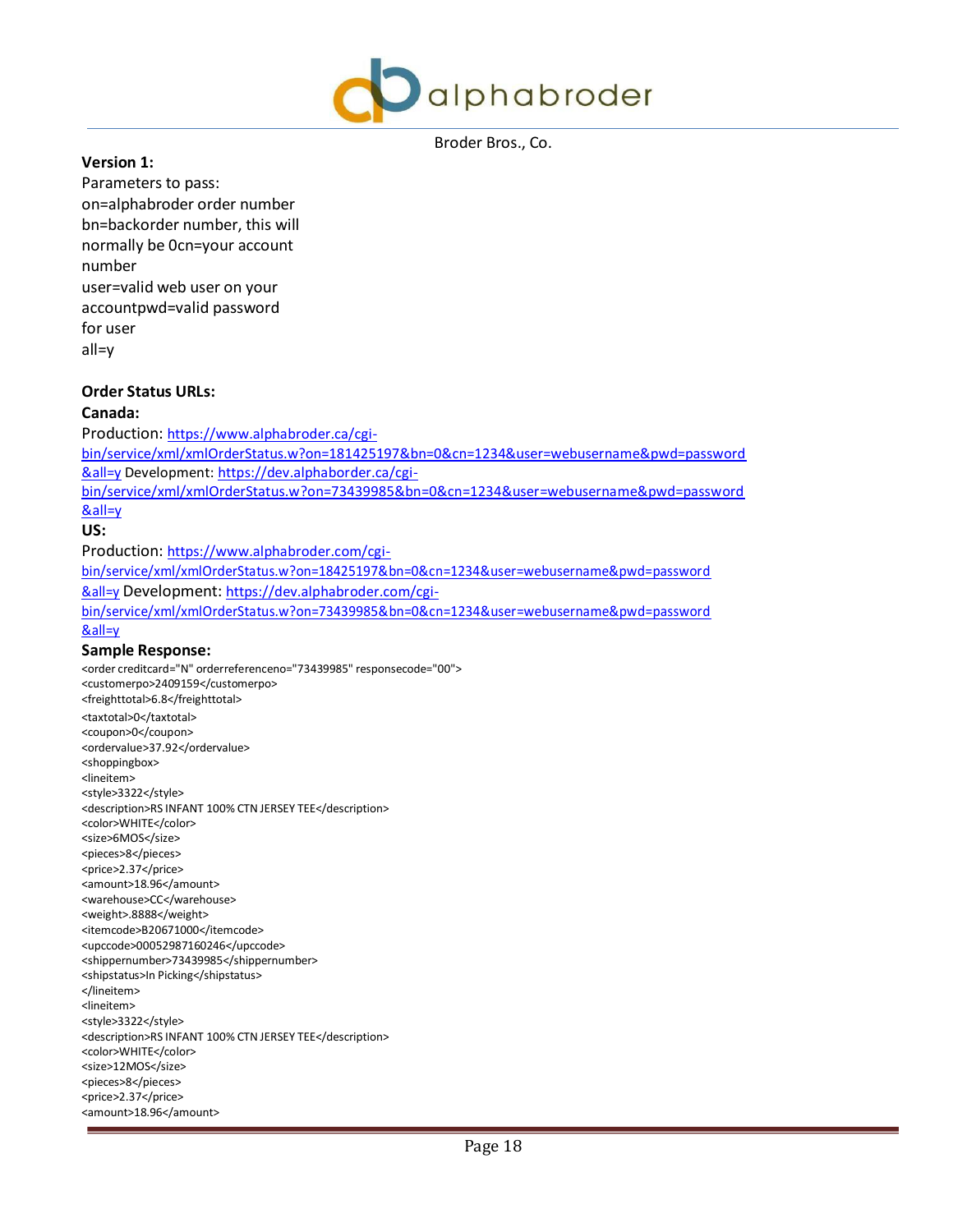

<warehouse>CC</warehouse> <weight>.8888</weight> <itemcode>B20671001</itemcode> <upccode>00052987160253</upccode> <shippernumber>73439985</shippernumber> <shipstatus>In Picking</shipstatus> </lineitem> </shoppingbox> <shippingpage> <shiptoaddresses> <address> <attention>John Doe</attention> <company>John Doe</company> <address1/> <address2>6 Neshaminy Interplex</address2> <address3/> <city>TREVOSE</city> <state>PA</state> <zipcode>19054</zipcode> <residence>N</residence> <email[>USER@alphabroder.com](mailto:USER@alphabroder.com) </email> </address> </shiptoaddresses> </shippingpage> <shipviapage> <shipmethods> <shipmethod warehouse="CC"> <selectoption> <shippernumber>73439985</shippernumber> <optcode>UPS-Surface</optcode> <display>UPS-Surface</display> <freightestimate>6.8</freightestimate> <shipstatus>In Picking</shipstatus> <transitdays>1</transitdays> </selectoption> </shipmethod> </shipmethods> </shipviapage> </order>

#### **Version 2:**

**Parameters to pass:**

po=customer order number on=alphabroder order number bn=backorder number, this will normally be 0 cn=your account number user=valid web user on your account pwd=valid password for user all=y

The parameter po will return all orders associated to the specified PO# submitted. If &all=y parameter is submitted and if there are multiple orders related to the order number specified on &on/&bn (using reforder-number/ref-bo-number), all orders will be shown. If there is no &all parameter or the value is not y, it will return just the specific order number/bo-number. Invoiceinfo element has been added. It contains invoice number, invoice date, invoice due date, invoice total.

#### **Order Status URLs**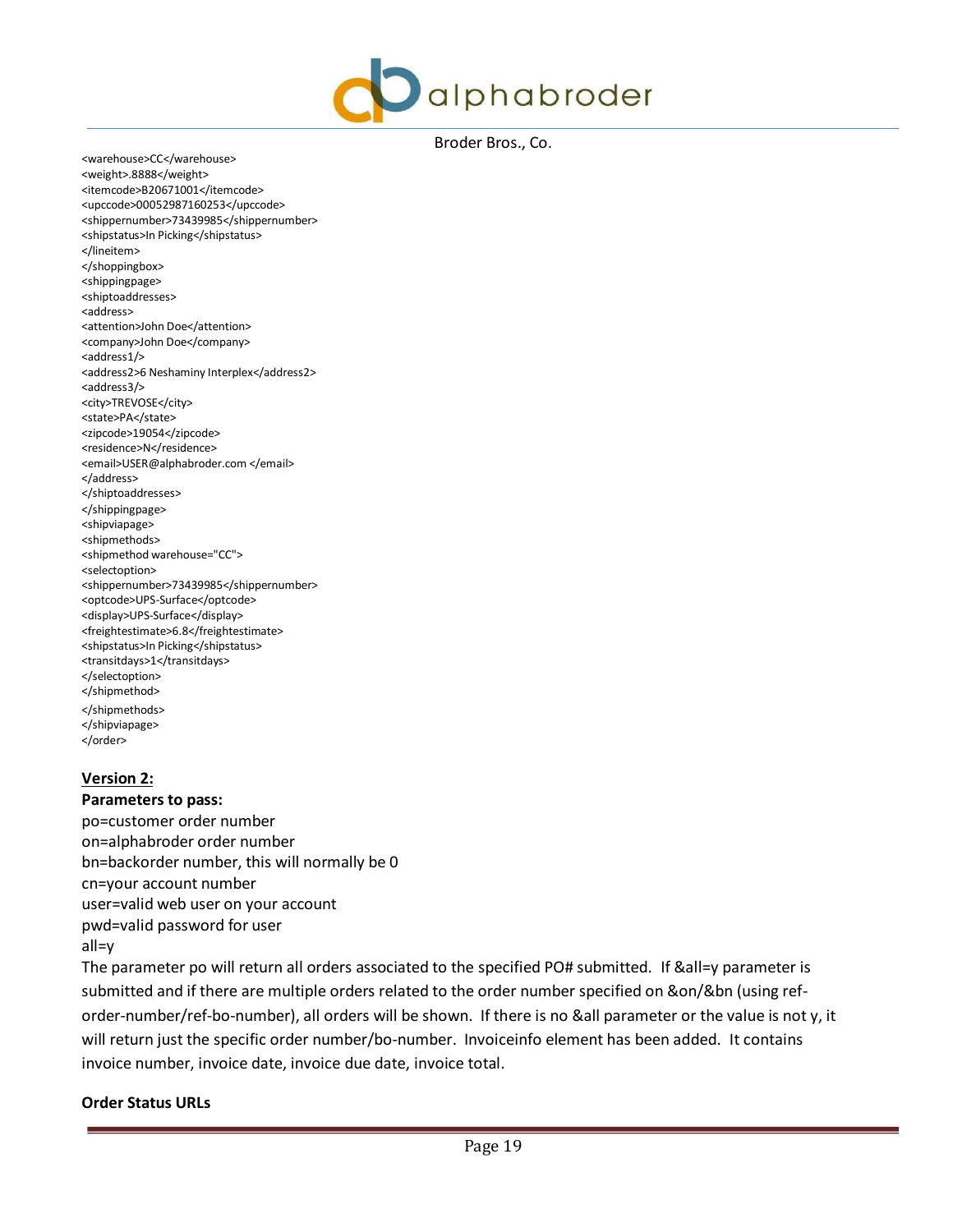

| Canada:                                                                                                             |
|---------------------------------------------------------------------------------------------------------------------|
| Production: https://www.alphabroder.ca/cgi-                                                                         |
| bin/service/xml/xmlOrderStatusV2.w?on=78x389x2&cn=[youraccountnumber]&user=[username]&pwd=[password                 |
| $\lambda$ all=y                                                                                                     |
| Development: https://dev.alphabroder.ca/cgi-                                                                        |
|                                                                                                                     |
| bin/service/xml/xmlOrderStatusV2.w?po=2323&cn=[youraccountnumber]&user=[username]&pwd=[password]&all                |
| $\equiv$ <u>y</u>                                                                                                   |
| US:                                                                                                                 |
| Production: https://www.alphabroder.com/cgi-                                                                        |
| bin/service/xml/xmlOrderStatusV2.w?on=78x899x2&cn=[youraccountnumber]&user=[username]&pwd=[password                 |
| <b>1&amp;all=y</b>                                                                                                  |
| Development: https://dev.alphabroder.com/cgi-                                                                       |
| bin/service/xml/xmlOrderStatusV2.w?on=78x899x2&cn=[youraccountnumber]&user=[username]&pwd=[password                 |
|                                                                                                                     |
| <b>]&amp;all=y</b>                                                                                                  |
| <orderstatus responsecode="01"><br/><order bn="0" creditcard="N" orderreferenceno="78x898xx"></order></orderstatus> |
| <customerpo>123</customerpo>                                                                                        |
| <freighttotal>25</freighttotal>                                                                                     |
| <taxtotal>0</taxtotal>                                                                                              |
| <coupon>0</coupon>                                                                                                  |
| <ordervalue>0</ordervalue>                                                                                          |
| <shipstatus>Cancelled</shipstatus>                                                                                  |
| <shoppingbox><br/><lineitem></lineitem></shoppingbox>                                                               |
| <style>g500</style>                                                                                                 |
| <description>GD 5000 5.3 OZ HEAVY CTTN SS T</description>                                                           |
| <color>BLACK</color>                                                                                                |
| <size>L</size>                                                                                                      |
| <pieces>100</pieces>                                                                                                |
| <price>2.46</price>                                                                                                 |
| <amount>0</amount>                                                                                                  |
| <warehouse>PG</warehouse><br><weight>47.9</weight>                                                                  |
| <itemcode>B11007515</itemcode>                                                                                      |
| <upccode>00821780001309</upccode>                                                                                   |
| <shippernumber>78389887</shippernumber>                                                                             |
| <shipstatus>Cancelled</shipstatus>                                                                                  |
|                                                                                                                     |
|                                                                                                                     |
| <shippingpage><br/><shiptoaddresses></shiptoaddresses></shippingpage>                                               |
| <address></address>                                                                                                 |
| <attention></attention>                                                                                             |
| <company>Test Inc</company>                                                                                         |
| <address1>16 Main Street</address1>                                                                                 |
| <address2></address2>                                                                                               |
| <address3></address3><br><city>Falls</city>                                                                         |
| <state>PA</state>                                                                                                   |
| <zipcode>19054</zipcode>                                                                                            |
| <residence>N</residence>                                                                                            |
| <email>edisupport@alphabroder.com</email>                                                                           |
|                                                                                                                     |
|                                                                                                                     |
| <br><shipviapage></shipviapage>                                                                                     |
| <shipmethods></shipmethods>                                                                                         |
| <shipmethod warehouse="PG"></shipmethod>                                                                            |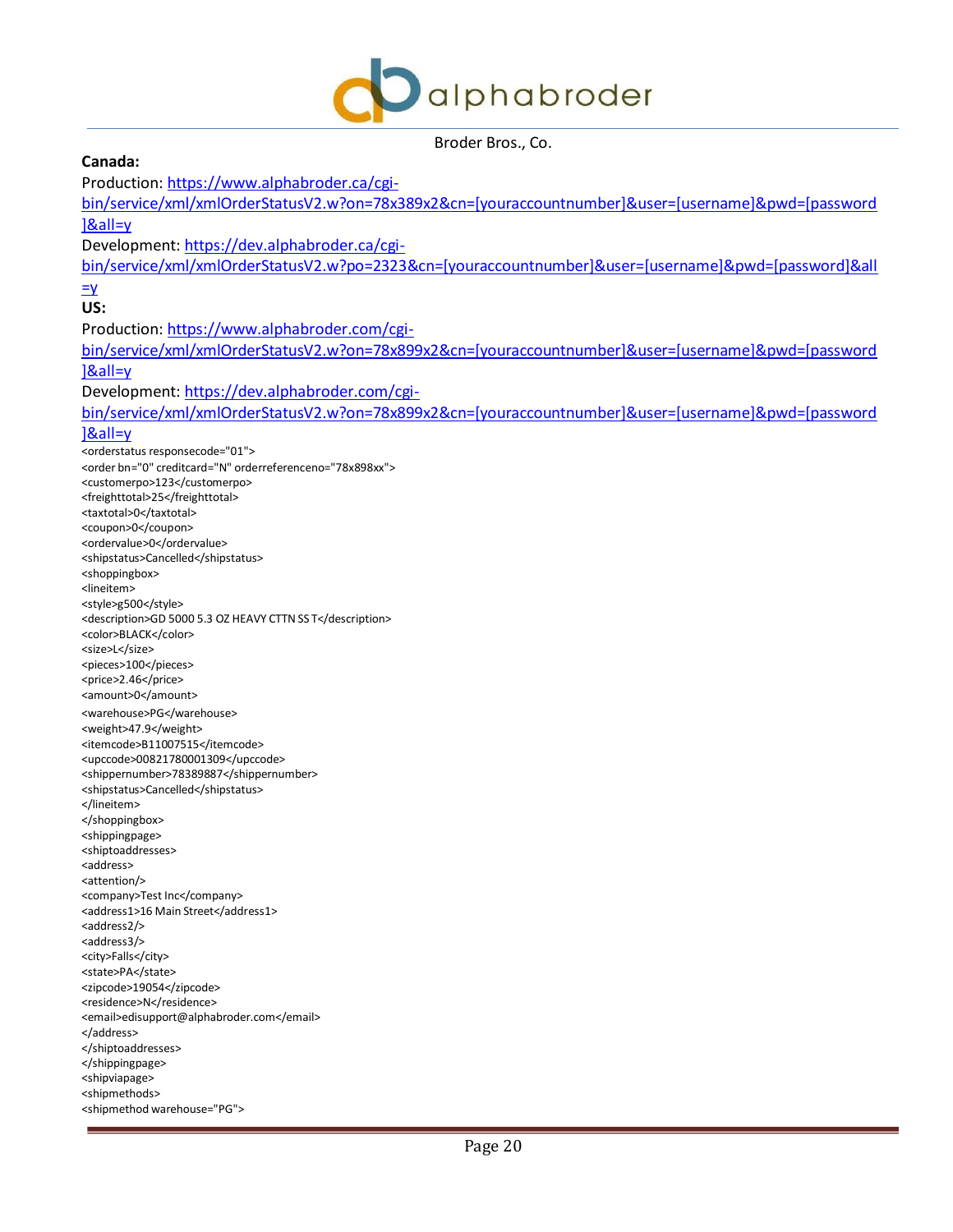

<selectoption> <shippernumber>78x898xx</shippernumber> <optcode>UPS-Surface</optcode> <display>UPS-Surface</display> <freightestimate>25</freightestimate> <shipstatus>Cancelled</shipstatus> <transitdays>1</transitdays> </selectoption> </shipmethod> </shipmethods> </shipviapage> </order> <order bn="0" creditcard="N" orderreferenceno="78x899xx"> <customerpo>123</customerpo> <freighttotal>12.5</freighttotal> <taxtotal>0</taxtotal> <coupon>0</coupon> <ordervalue>131.88</ordervalue> <shoppingbox> <lineitem> <style>D100</style> <description>DJ MENS S/S PIMA PIQUE POLO</description> <color>BLACK</color> <size>M</size> <pieces>12</pieces> <price>10.99</price> <amount>131.88</amount> <warehouse>PH</warehouse> <weight>9.9456</weight> <itemcode>B21058514</itemcode> <upccode>00882849006500</upccode> <shippernumber>78389932</shippernumber> <shipstatus>Shipped</shipstatus> <deliverydate>06/22/16</deliverydate> </lineitem> </shoppingbox> <shippingpage> <shiptoaddresses> <address> <attention/> <company>Test Inc</company> <address1>16 Main Street</address1> <address2/> <address3/> <city>Falls</city> <state>PA</state> <zipcode>19054</zipcode> <residence>N</residence> <email[>edisupport@alphabroder.com<](mailto:edisupport@alphabroder.com)/email> </address> </shiptoaddresses> </shippingpage> <shipviapage> <shipmethods> <shipmethod warehouse="PH"> <selectoption> <shippernumber>78x899xx</shippernumber> <optcode>UPS-Surface</optcode> <display>UPS-Surface</display> <freightestimate>12.5</freightestimate> <shipstatus>Shipped</shipstatus> <transitdays>1</transitdays> <deliverydate>06/22/16</deliverydate>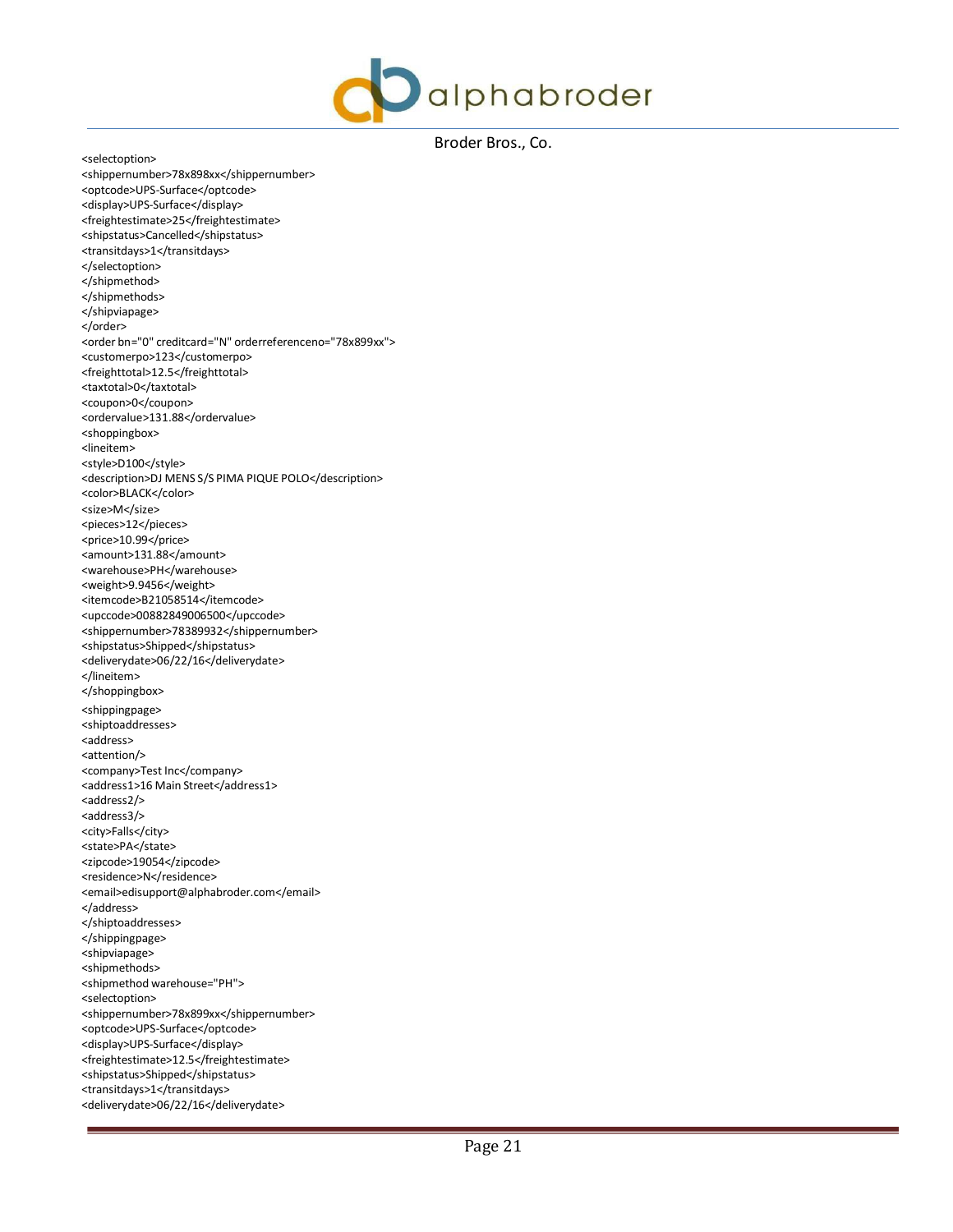

<tracking>1Z4R723F7XXXXX87X4</tracking> </selectoption> </shipmethod> </shipmethods> </shipviapage> <invoiceinfo> <invoicenum>8288XX59</invoicenum> <invoicedate>06/22/16</invoicedate> <invoiceduedate>07/06/16</invoiceduedate> <invoiceamt>144.38</invoiceamt> </invoiceinfo> </order>

## <span id="page-21-0"></span>**Product-Catalog API**

The Product Catalog API contains the catalog/website information for a style. This data includes catalog description, page number, color (code, name group), product image, category, companions, and specifications by size.

**Development:** [https://dev.alphabroder.com/cgi-bin/online/xml/prod-detail-request.w?sr=\[enter style](https://dev.alphabroder.com/cgi-bin/online/xml/prod-detail-request.w?sr=%5benter%20style%20number%20here%5d&userName=%5byour%20info%5d&password=%5byour%20info%5d)  [numberh](https://dev.alphabroder.com/cgi-bin/online/xml/prod-detail-request.w?sr=%5benter%20style%20number%20here%5d&userName=%5byour%20info%5d&password=%5byour%20info%5d)ere]&userName=[your [info\]&password=\[your info\]](https://dev.alphabroder.com/cgi-bin/online/xml/prod-detail-request.w?sr=%5benter%20style%20number%20here%5d&userName=%5byour%20info%5d&password=%5byour%20info%5d) **Production:** [https://www.alphabroder.com/cgi-bin/online/xml/prod-detail-request.w?sr=\[enter style](https://www.alphabroder.com/cgi-bin/online/xml/prod-detail-request.w?sr=%5benter%20style%20number%20here%5d&userName=%5byour%20info%5d&password=%5byour%20info%5d)  [numberh](https://www.alphabroder.com/cgi-bin/online/xml/prod-detail-request.w?sr=%5benter%20style%20number%20here%5d&userName=%5byour%20info%5d&password=%5byour%20info%5d)ere]&userName=[your [info\]&password=\[your info\]](https://www.alphabroder.com/cgi-bin/online/xml/prod-detail-request.w?sr=%5benter%20style%20number%20here%5d&userName=%5byour%20info%5d&password=%5byour%20info%5d) **Canada Development:** [https://dev.alphabroder.ca/cgi-bin/online/xml/prod-detail](https://dev.alphabroder.ca/cgi-bin/online/xml/prod-detail-request.w?sr=%5benter%20style%20number%20here%5d&userName=%5byour%20info%5d&password=%5byour%20info%5d)[request.w?sr=\[enter stylen](https://dev.alphabroder.ca/cgi-bin/online/xml/prod-detail-request.w?sr=%5benter%20style%20number%20here%5d&userName=%5byour%20info%5d&password=%5byour%20info%5d)umber [here\]&userName=\[your info\]&password=\[your info\]](https://dev.alphabroder.ca/cgi-bin/online/xml/prod-detail-request.w?sr=%5benter%20style%20number%20here%5d&userName=%5byour%20info%5d&password=%5byour%20info%5d) **Canada Production:** [https://www.alphabroder.ca/cgi-bin/online/xml/prod-detail-request.w?sr=\[enter](https://www.alphabroder.ca/cgi-bin/online/xml/prod-detail-request.w?sr=%5benter%20style%20number%20here%5d&userName=%5byour%20info%5d&password=%5byour%20info%5d) style [numberh](https://www.alphabroder.ca/cgi-bin/online/xml/prod-detail-request.w?sr=%5benter%20style%20number%20here%5d&userName=%5byour%20info%5d&password=%5byour%20info%5d)ere]&userName=[your [info\]&password=\[your info\]](https://www.alphabroder.ca/cgi-bin/online/xml/prod-detail-request.w?sr=%5benter%20style%20number%20here%5d&userName=%5byour%20info%5d&password=%5byour%20info%5d)

#### **Sample Response:**

<products>

<item brand="Bella + Canvas" brandpage="0" categorypage="0" prodcategory="132" stylecode="3005Y"> <catalogdescription>4.2 oz., 100% combed and ringspun cotton; 30 singles; Dark Grey Heather is 52% combed and ringspun cotton, 48% polyester; Youth unisex; Sideseamed; Tear-away label; BELLA+CANVAS uses sustainable manufacturing processes with Blue Sign certified dyes, efficient dye houses that adhere to the state of CaliforniaÆs EPA regulations around waste water treatment and usage, and cutting facilities in Los Angeles that run on partial solar powerwith comprehensive recycling programs for paper waste and fabric scraps.; </catalogdescription> <categorypagenum label="Catalog Page (Category):">0</categorypagenum> <brandpagenum label="Catalog Page (Brand):">0</brandpagenum> <shortdescription>3005Y Bella + Canvas Youth Jersey Short-Sleeve V-Neck T-Shirt</shortdescription> <brandlogoimage>https:/[/www.alphabroder.com/images/alp/millMedium/be.jpg<](https://www.alphabroder.com/images/alp/millMedium/be.jpg)/brandlogoimage> <productimage>https:/[/www.alphabroder.com/images/alp/prodDetail/3005y\\_82\\_p.jpg<](https://www.alphabroder.com/images/alp/prodDetail/3005y_82_p.jpg)/productimage> <primelabel/> <sizes> <size sizecode="3" sizegroup="32" sizename="S" sortorder="10"/> <size sizecode="4" sizegroup="32" sizename="M" sortorder="20"/> <size sizecode="5" sizegroup="32" sizename="L" sortorder="30"/> </sizes> <colors> <color colorcode="51" colorgroup="6" colorname="BLACK" default-color="no" hexcode="000000" imageback="https:/[/www.alphabroder.com/images/alp/backDetail/3005y\\_bk\\_51\\_p.jpg"](https://www.alphabroder.com/images/alp/backDetail/3005y_bk_51_p.jpg) imageflat="https:/[/www.alphabroder.com/images/alp/FlatFronts/3005y\\_ff\\_51\\_p.jpg"](https://www.alphabroder.com/images/alp/FlatFronts/3005y_ff_51_p.jpg) imagefront="https:/[/www.alphabroder.com/images/alp/prodDetail/3005y\\_51\\_p.jpg"](https://www.alphabroder.com/images/alp/prodDetail/3005y_51_p.jpg) imageofffigure="https:/[/www.alphabroder.com/images/alp/vof1Dtl/3005y\\_of1\\_51\\_vp.jpg"](https://www.alphabroder.com/images/alp/vof1Dtl/3005y_of1_51_vp.jpg) imageside="https:/[/www.alphabroder.com/images/alp/sideDetail/3005y\\_sd\\_51\\_p.jpg"](https://www.alphabroder.com/images/alp/sideDetail/3005y_sd_51_p.jpg)> <colorsize clearance="no" gtin="00884913173460" itemnumber="B040CN513" itemstatus="Active" onsale="no" sizecode="3" sizegroup="32" sizename="S" sortorder="10" supersale="no"/>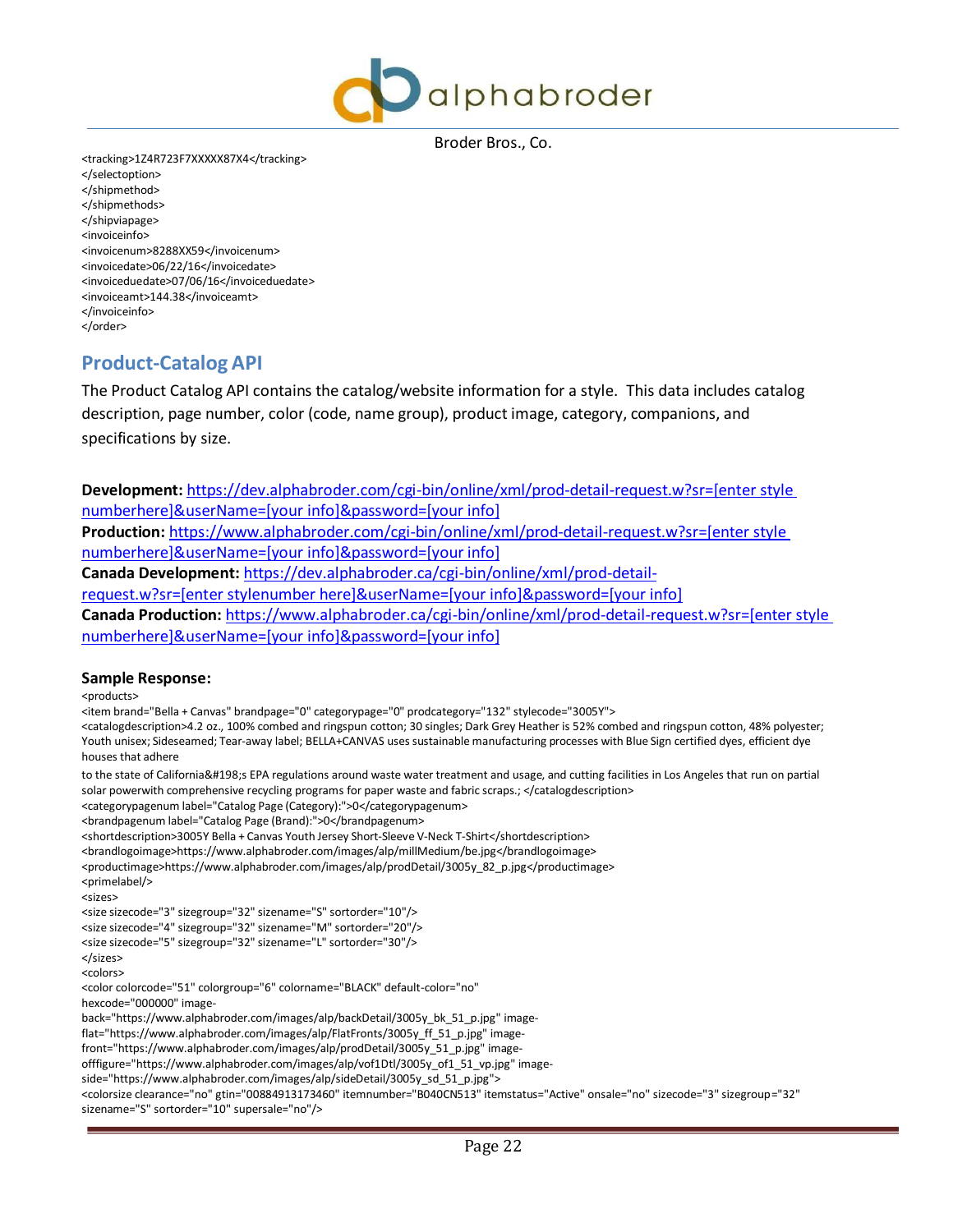

<colorsize clearance="no" gtin="00884913173477" itemnumber="B040CN514" itemstatus="Active" onsale="no" sizecode="4" sizegroup="32" sizename="M" sortorder="20" supersale="no"/> <colorsize clearance="no" gtin="00884913173484" itemnumber="B040CN515" itemstatus="Active" onsale="no" sizecode="5" sizegroup="32" sizename="L" sortorder="30" supersale="no"/> </color> <color colorcode="82" colorgroup="6" colorname="DRK GREY HEATHER" default-color="yes" hexcode="6c6f70" image-back="https:/[/www.alphabroder.com/images/alp/backDetail/3005y\\_bk\\_82\\_p.jpg"](https://www.alphabroder.com/images/alp/backDetail/3005y_bk_82_p.jpg) image- front="https:/[/www.alphabroder.com/images/alp/prodDetail/3005y\\_82\\_p.jpg"](https://www.alphabroder.com/images/alp/prodDetail/3005y_82_p.jpg) imageofffigure="https:/[/www.alphabroder.com/images/alp/vof1Dtl/3005y\\_of1\\_82\\_vp.jpg"](https://www.alphabroder.com/images/alp/vof1Dtl/3005y_of1_82_vp.jpg) imageside="https:/[/www.alphabroder.com/images/alp/sideDetail/3005y\\_sd\\_82\\_p.jpg"](https://www.alphabroder.com/images/alp/sideDetail/3005y_sd_82_p.jpg)> <colorsize clearance="no" gtin="00884913173491" itemnumber="B040CN823" itemstatus="Active" onsale="no" sizecode="3" sizegroup="32" sizename="S" sortorder="10" supersale="no"/> <colorsize clearance="no" gtin="00884913173507" itemnumber="B040CN824" itemstatus="Active" onsale="no" sizecode="4" sizegroup="32" sizename="M" sortorder="20" supersale="no"/> <colorsize clearance="no" gtin="00884913173514" itemnumber="B040CN825" itemstatus="Active" onsale="no" sizecode="5" sizegroup="32" sizename="L" sortorder="30" supersale="no"/> </color> <color colorcode="00" colorgroup="0" colorname="WHITE" default-color="no" hexcode="FFFFFF" imageback="https:/[/www.alphabroder.com/images/alp/backDetail/3005y\\_bk\\_00\\_p.jpg"](https://www.alphabroder.com/images/alp/backDetail/3005y_bk_00_p.jpg) imageflat="https:/[/www.alphabroder.com/images/alp/FlatFronts/3005y\\_ff\\_00\\_p.jpg"](https://www.alphabroder.com/images/alp/FlatFronts/3005y_ff_00_p.jpg) imagefront="https:/[/www.alphabroder.com/images/alp/prodDetail/3005y\\_00\\_p.jpg"](https://www.alphabroder.com/images/alp/prodDetail/3005y_00_p.jpg) imageofffigure="https:/[/www.alphabroder.com/images/alp/vof1Dtl/3005y\\_of1\\_00\\_vp.jpg"](https://www.alphabroder.com/images/alp/vof1Dtl/3005y_of1_00_vp.jpg) imageside="https:/[/www.alphabroder.com/images/alp/sideDetail/3005y\\_sd\\_00\\_p.jpg"](https://www.alphabroder.com/images/alp/sideDetail/3005y_sd_00_p.jpg)> <colorsize clearance="no" gtin="00884913173552" itemnumber="B040CN003" itemstatus="Active" onsale="no" sizecode="3" sizegroup="32" sizename="S" sortorder="10" supersale="no"/> <colorsize clearance="no" gtin="00884913173569" itemnumber="B040CN004" itemstatus="Active" onsale="no" sizecode="4" sizegroup="32" sizename="M" sortorder="20" supersale="no"/> <colorsize clearance="no" gtin="00884913173576" itemnumber="B040CN005" itemstatus="Active" onsale="no" sizecode="5" sizegroup="32" sizename="L" sortorder="30" supersale="no"/> </color> </colors> <categories> <category mktcategorycode="130" mktcategorydesc="T-Shirts"/> </categories> <sizes/> <companions> <companion>3005</companion> <companion>B6005</companion> <companion>B6005(Ladies')</companion> </companions> <specifications> <spectype description="BODY WIDTH"> <specification specsizecode="S" specsizevalue="15.25"/> <specification specsizecode="M" specsizevalue="16.25"/> <specification specsizecode="L" specsizevalue="17.25"/> </spectype> <spectype description="FULL BODY LENGTH"> <specification specsizecode="S" specsizevalue="20.5"/> <specification specsizecode="M" specsizevalue="22.13"/> <specification specsizecode="L" specsizevalue="23"/> </spectype> </specifications> </item> </products>

## <span id="page-22-0"></span>Chapter 5 **Orders**

#### **Blank Order Options Available**

There are three forms of order processing available to customers:

1. **API**: Using API, customers may submit orders to alphabroder.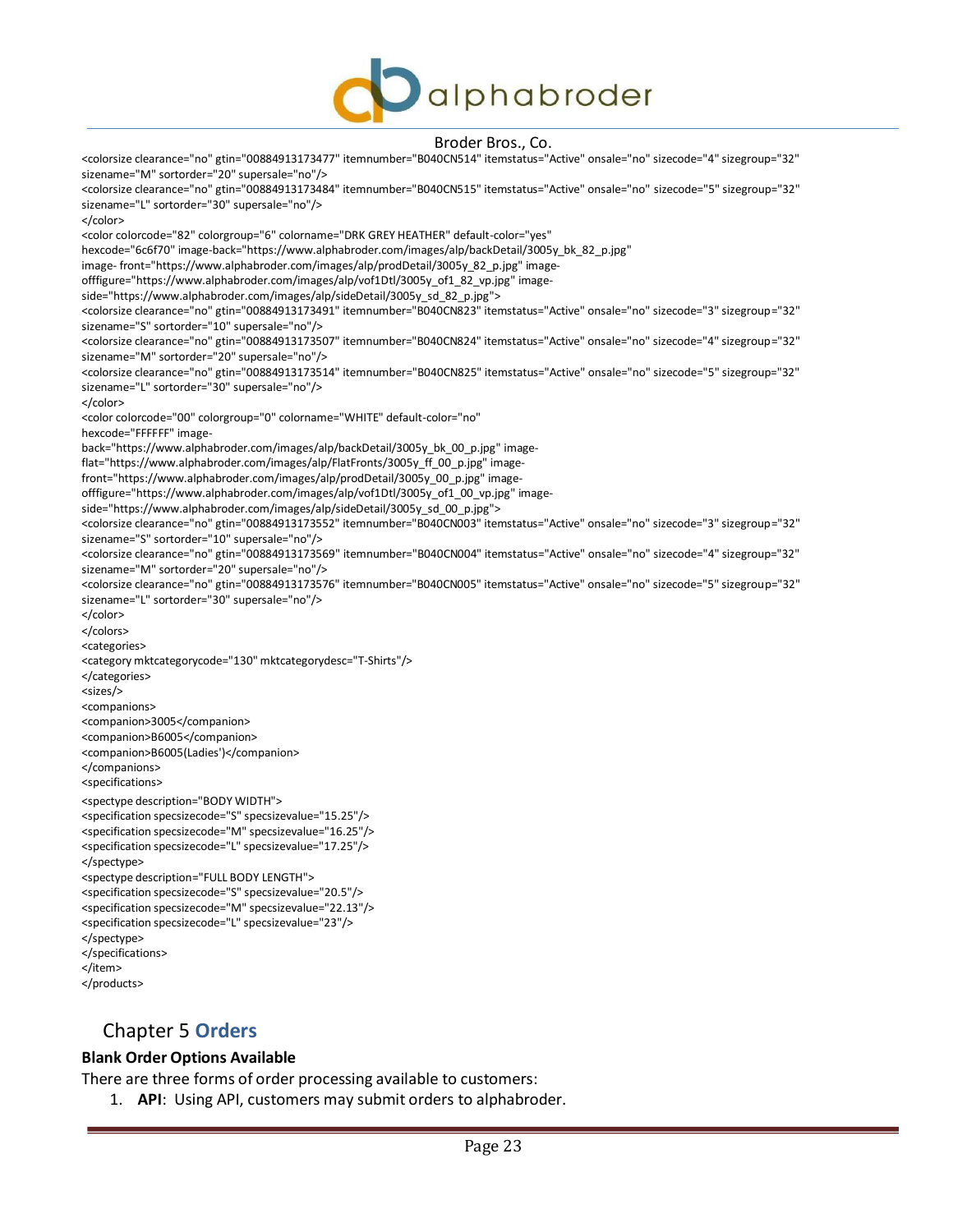

2. **FTP:** Customer pushes order to a server, alphabroder pulls and processes the orders from the server.

#### 3. **PromoStandards:** Purchase order endpoint.

#### **The following pertainsto API/FTP ordersubmission method for both alphabroder and alphabroder Canada.**

| <b>API</b>                                                                                                                                                                                                                                                                                                                                                | <b>FTP</b>                                                                                                                                                                                                                                                                                                                                                                                                                                                                             |
|-----------------------------------------------------------------------------------------------------------------------------------------------------------------------------------------------------------------------------------------------------------------------------------------------------------------------------------------------------------|----------------------------------------------------------------------------------------------------------------------------------------------------------------------------------------------------------------------------------------------------------------------------------------------------------------------------------------------------------------------------------------------------------------------------------------------------------------------------------------|
| Customer requirement:<br>Must have a valid WEB login<br>Must submit orders using our item<br>٠<br>number, GTIN or style, color code & size<br>code<br>$\bullet$                                                                                                                                                                                           | Customer requirement:<br>FTP Server - Files can be picked up from Customer<br>(FTP) or dropped on alphabroder server (SFTP)<br>Must submit orders using our item number, GTIN<br>or style, color code & size code                                                                                                                                                                                                                                                                      |
| Write code to "talk" to our system<br>Process is designed to process one order at a<br>time. alphabroder requests the process be fully<br>tested in the development environment prior<br>to placing live orders.<br>alphabroder to Customer:<br>Provide file layout & available extracts<br>File name conventions<br>Development system login for testing | Data Needed from Customer<br><b>IP Address</b><br>٠<br>Username & Password<br>Directory to pull order files from – must set up<br>an order directory.<br>Frequency to pick order depending on the nature<br>٠<br>of the business; this can be many times a day to<br>just once a day.<br>Multiple orders can be placed on a single data file.<br>alphabroder to Customer:<br>Provide file layout & available extracts<br>File name conventions<br>Create batch job to pull order files |

**Order Filename format:** alp-\*.csv, can-\*.csv - \*File names must begin with alp for US and can for Canadian orders(case sensitive) followed by a dash and end with .csv. The middle can be any combination. \*Note: This **rule is only for FTP option, however using this name convention on API orders will aid in trouble-shooting errors.**

File Name Examples: alp-CC0907101300-1.csv, alp-000001-091414-99.csv, can-123xyz-1.csv, can-063015\_01x.csv

## <span id="page-23-0"></span>**Order File Layout**

**Bold indicates required field.** Item number **or** GTIN number **or** *style number, color code, size code isrequired.*

| Col.<br>#      | Col.<br>Letter | Data Needed in Field<br>(Bold indicates required data) | Example of Data                                       |
|----------------|----------------|--------------------------------------------------------|-------------------------------------------------------|
| 1              | A              | <b>Customer number</b>                                 | e.g. 10010                                            |
| $\overline{2}$ | B              | <b>Customer PO#</b>                                    | (Determines when next order) Max 15<br>character long |
| 3              | C              | Carrier                                                | (Only 1 carrier per warehouse/order)                  |
| 4              | D              | Item number OR GTIN                                    | B10110003 or 00042463028870                           |
| 5              | E              | Style number                                           | <b>29M</b>                                            |
| 6              | F              | <b>Color Code</b>                                      | 00                                                    |
| 7              | G              | Size Code                                              | 3                                                     |
| 8              | н              | <b>Order Qty</b>                                       | 100 (in units)                                        |
| 9              |                | Ship-to Company (field size 35)                        | <b>ABC Company</b>                                    |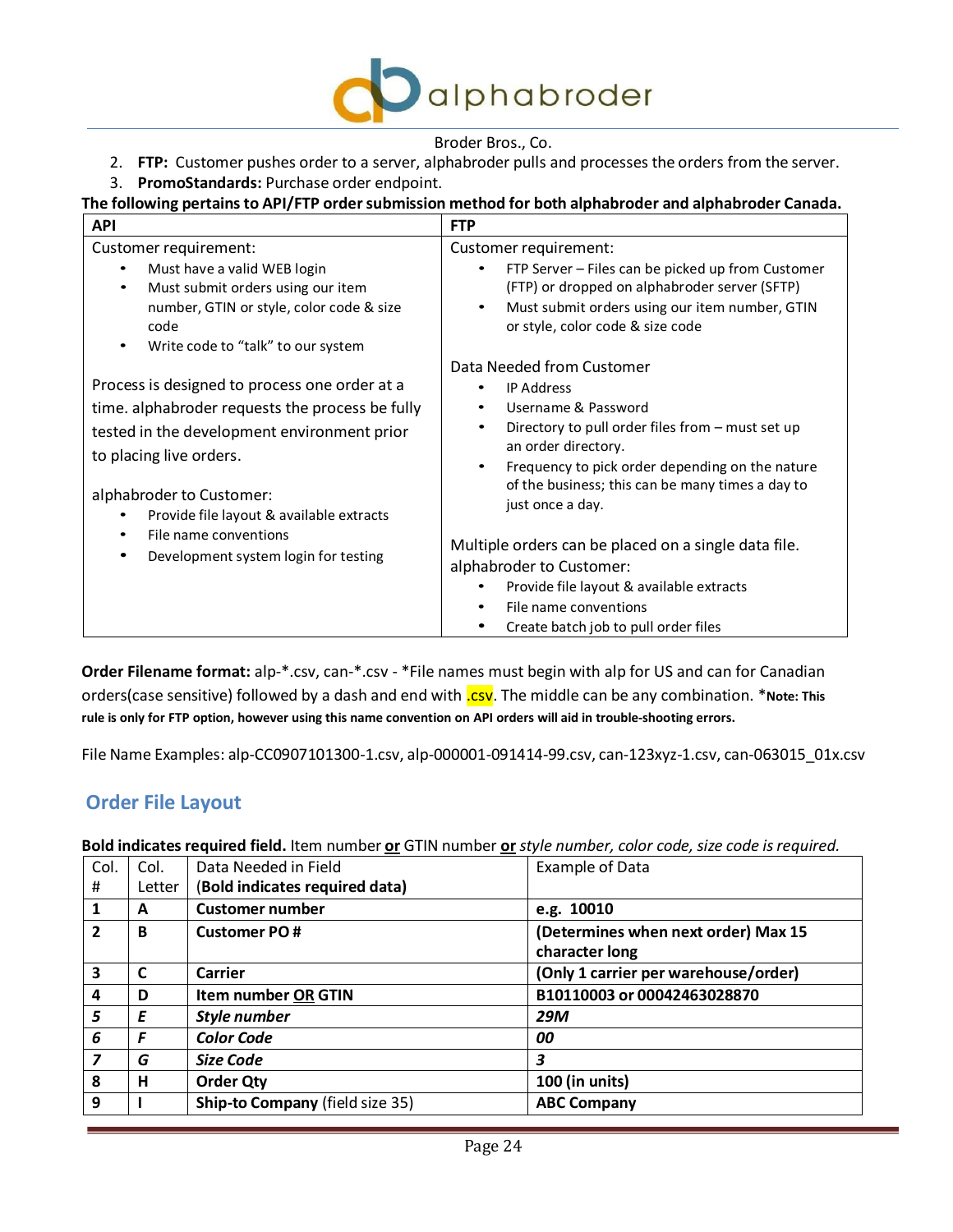

|    |    | Broder Bros., Co.                              |                                                          |
|----|----|------------------------------------------------|----------------------------------------------------------|
| 10 |    | Ship-to Attention Name (field size 30)         | John Smith                                               |
| 11 | К  | Ship-to Street Address 1 (field size 30)       | 123 Main Street                                          |
| 12 |    | Ship-to Street Address 2 (field size 30)       |                                                          |
| 13 | М  | Ship-to City (field size 20)                   | Anytown                                                  |
| 14 | N  | <b>Ship-to State/Province</b>                  | <b>PA</b>                                                |
| 15 | O  | Ship-to Zip Code (field size 5 for ALP)/Postal | 12345                                                    |
|    |    | Code                                           |                                                          |
| 16 | P  | No longer used, leave blank.                   | Leave blank.                                             |
| 17 | Q  | OK to Short Ship?                              | Y or $N \rightarrow y$ es or no - if blank default is N. |
| 18 | R  | No longer used, leave blank.                   | No longer used, leave blank.                             |
| 19 | S. | OK to Split Ship?                              | Y or $N \rightarrow y$ es or no - if blank default is N. |
| 20 | т  | <b>Additional Comments</b>                     | Comments are NOT uploaded to our system.                 |
|    |    |                                                | No longer used, leave blank.                             |
| 21 | U  | <b>Confirmation Email</b>                      | only required for carrier FedEx-Flex Exp                 |
| 22 | v  | Customer Line #                                | alphabroder internal user                                |

**Open order** – requires action from you to complete the order. Depending on the values of flags, some orders may come in and remain in an open order status. If you would like to specify the shipping warehouse by order line or maximum number of days in transit, please reach out to EDI Support at [edisupport@alphabroder.com](mailto:edisupport@alphabroder.com) for more information including where on the file to put the data. The following is the list of common carriers to be used when submitting orders to alphabroder. Please use the exact wording in the 'Carriers' column below:

| <b>US Carriers -</b><br>use this when submitting order |                    | <b>Description</b>                  | <b>SCAC</b> |
|--------------------------------------------------------|--------------------|-------------------------------------|-------------|
| UPS-Blue                                               |                    |                                     | 02          |
| UPS-Orange 3day                                        |                    | UPS 3 Day                           | 12          |
| UPS-Red                                                |                    | UPS 1 Day                           | 01          |
| UPS-RED.8:30am                                         |                    | UPS 1 Day 8:30 AM                   | 15          |
| UPS-Sat.Dlvry.                                         |                    | <b>UPS Saturday</b>                 | 44          |
| UPS-Surface                                            |                    | <b>UPS Ground</b>                   | 03          |
| <b>CA Carriers -</b><br>use this when submitting order | <b>Description</b> |                                     | <b>SCAC</b> |
| <b>UPS EXP Saver</b><br><b>UPS Express Saver</b>       |                    |                                     |             |
| UPS ExpEarlyAM                                         |                    | <b>UPSExpress Early AM-Red 8:30</b> |             |
| <b>UPS Express</b>                                     |                    | UPS Exp ND - UPS RED                |             |
| <b>UPS Sat Divry</b>                                   |                    | <b>UPS Saturday Delivery</b>        |             |
| UPS Standard GD                                        |                    | <b>UPS Standard Ground</b>          |             |

Please contact us if you do not see the carrier/service level that you want to ship via. Certain carrier/service levels require prior approval. All orders are viewable on the web site regardless of how an order is placed. **Sample of Data Files:**

XXX,testPO#1,UPS-Surface,,G200,00,5,1,Test Co.,Mary Doe,1 Main St,,Saint Cloud,MN,56304,,N,,N XXX,testPO#1,UPS-Surface,,G200,00,6,1,Test Co.,Mary Doe,1 Main St,,Saint Cloud,MN,56304,,N,,N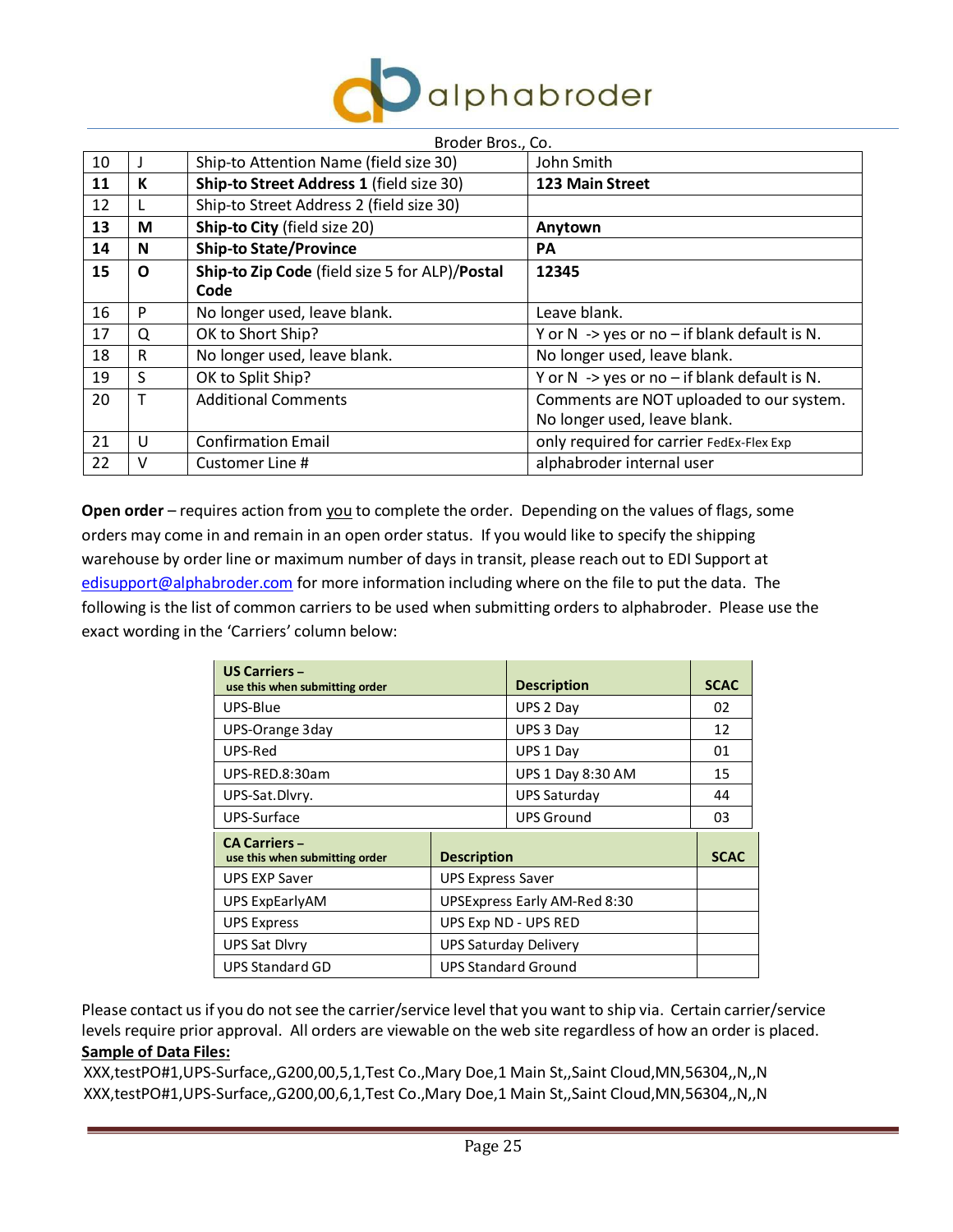

XXX,testPO#2,UPS-Surface,B122BE005,,,,1,Test Co.,Mary Doe,1 Main St,,Saint Cloud,MN,56304,,N,,N XXX,testPO#3,UPS-Red, 00821780003735,,,,1,Test Co.,Mary Doe,1 Main St,,Saint Cloud,MN,56304,,N,,N *XXX = Your account number with alphabroder.*

## <span id="page-25-0"></span>**API**

#### **Customer requirement:**

Check Inventory extract or API Must have a valid username & password (website login) Must submit orders using our item number, GTIN or style, color code & size code Write code to "talk" to our system

We recommend testing in our development environment.

#### **HTTP Post to Development**

US:<https://dev.alphabroder.com/cgi-bin/orderUploadFile.cgi> CAN: <https://dev.alphabroder.com/cgi-bin/orderUploadFileCA.cgi>

**Please note \*** Our development environment requires an added level of authentication. Contact [edisupport@alphabroder.com](mailto:edisupport@alphabroder.com) for username name and password to gain access. Note, this is not your webusername/password. Your web username and password are passed in the code, see following.

#### **HTTP Post ProductionFields to be passed**

| userName          | (web login-id)    |
|-------------------|-------------------|
| password          | (web password)    |
| cn                | (customer number) |
| FILE <sub>1</sub> | (csv file name)   |

#### **US: https:/[/www.alphabroder.com/cgi-bin/orderUploadFile.cgi](https://www.alphabroder.com/cgi-bin/orderUploadFile.cgi)**

#### **Sample Code:**

You need to replace AlphaTest, A1ph@, and 00001 with your actual information; it is just sample data below. <html>

<body>

<formaction=["https://dev.alphabroder.com/cgi-bin/orderUploadFile.cgi"](https://dev.alphabroder.com/cgi-bin/orderUploadFile.cgi) method="post" enctype="multipart/form-data"> <input type="hidden" name="userName" value="AlphaTest" /> <input type="hidden" name="password" value="A1ph@" />

<input type="hidden" name="cn" value="00001" />

<p>File: <input type="file" name="FILE1" /></p>

<p><input type="submit" name="Submit" value="Submit Form" /></p>

</form>

</body> </html>

#### **CAN: https:/[/www.alphabroder.com/cgi-bin/orderUploadFileCA.cgi](https://www.alphabroder.com/cgi-bin/orderUploadFileCA.cgi)**

#### **Sample Code:**

You need to replace AlphaTest, A1ph@, and 00001 with your actual information; it is just sample data below. <html>

<body>

<formaction=["https://dev.alphabroder.com/cgi-bin/orderUploadFileCA.cgi"](https://dev.alphabroder.com/cgi-bin/orderUploadFileCA.cgi) method="post" enctype="multipart/form-data"> <input type="hidden" name="userName" value="AlphaTest" />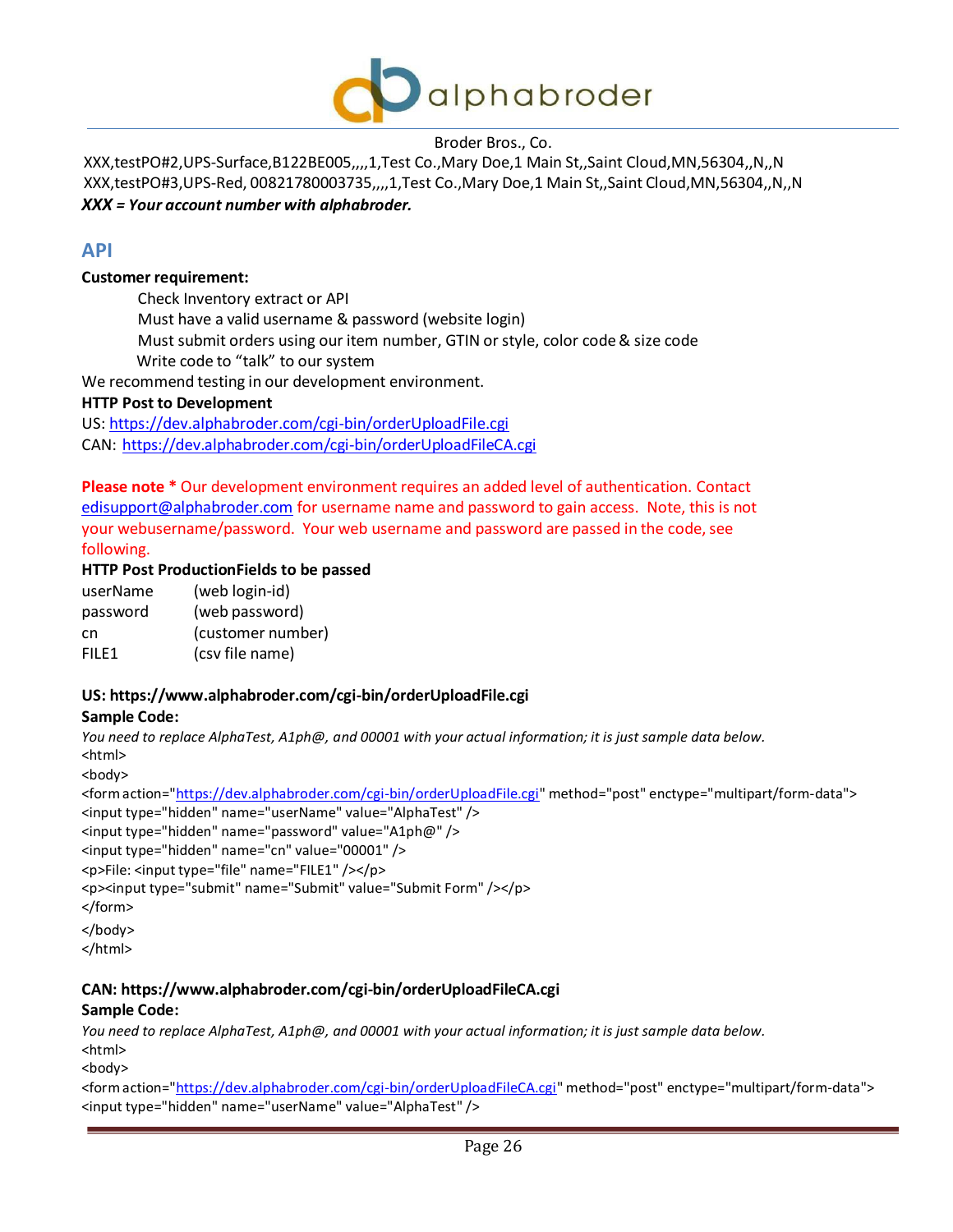

<input type="hidden" name="password" value="A1ph@" /> <input type="hidden" name="cn" value="00001" /> <p>File: <input type="file" name="FILE1" /></p> <p><input type="submit" name="Submit" value="Submit Form" /></p> </form> </body> </html>

#### **Upon successful submission of your order, you will receive an order confirmation URL.**

https://dev.alphabroder.com/cgi-

bin/service/xml/xmlOrderStatus.w?on=73440218&bn=0&cn=1XXXXX2&user=205216111214197199205201 &pwd= bxxXikeaicMPjjjg&all=y

It will return the web username and password encrypted (user & pwd).

#### *You can use the order status API to checkon the status of an order anytime.*

on= order number, bn= back-order #, usually this will be 1 (does vary for credits/replacement orders), cn= customernumber, user= valid web username, pwd= password

#### **Sample Response:**

<order creditcard="N" orderreferenceno="73440218" responsecode="00"> <customerpo>2409159</customerpo> <freighttotal>6.8</freighttotal> <taxtotal>0</taxtotal> <coupon>0</coupon> <ordervalue>37.92</ordervalue> <shoppingbox> <lineitem> <style>3322</style> <description>RS INFANT 100% CTN JERSEY TEE</description> <color>WHITE</color> <size>6MOS</size> <pieces>8</pieces> <price>2.37</price> <amount>18.96</amount> <warehouse>CC</warehouse> <weight>.8888</weight> <itemcode>B20671000</itemcode> <upccode>00052987160246</upccode> <shippernumber>73439985</shippernumber> <shipstatus>In Picking</shipstatus> </lineitem> <lineitem> <style>3322</style> <description>RS INFANT 100% CTN JERSEY TEE</description> <color>WHITE</color> <size>12MOS</size> <pieces>8</pieces> <price>2.37</price> <amount>18.96</amount> <warehouse>CC</warehouse> <weight>.8888</weight> <itemcode>B20671001</itemcode> <upccode>00052987160253</upccode> <shippernumber>73439985</shippernumber> <shipstatus>In Picking</shipstatus> </lineitem> </shoppingbox> <shippingpage>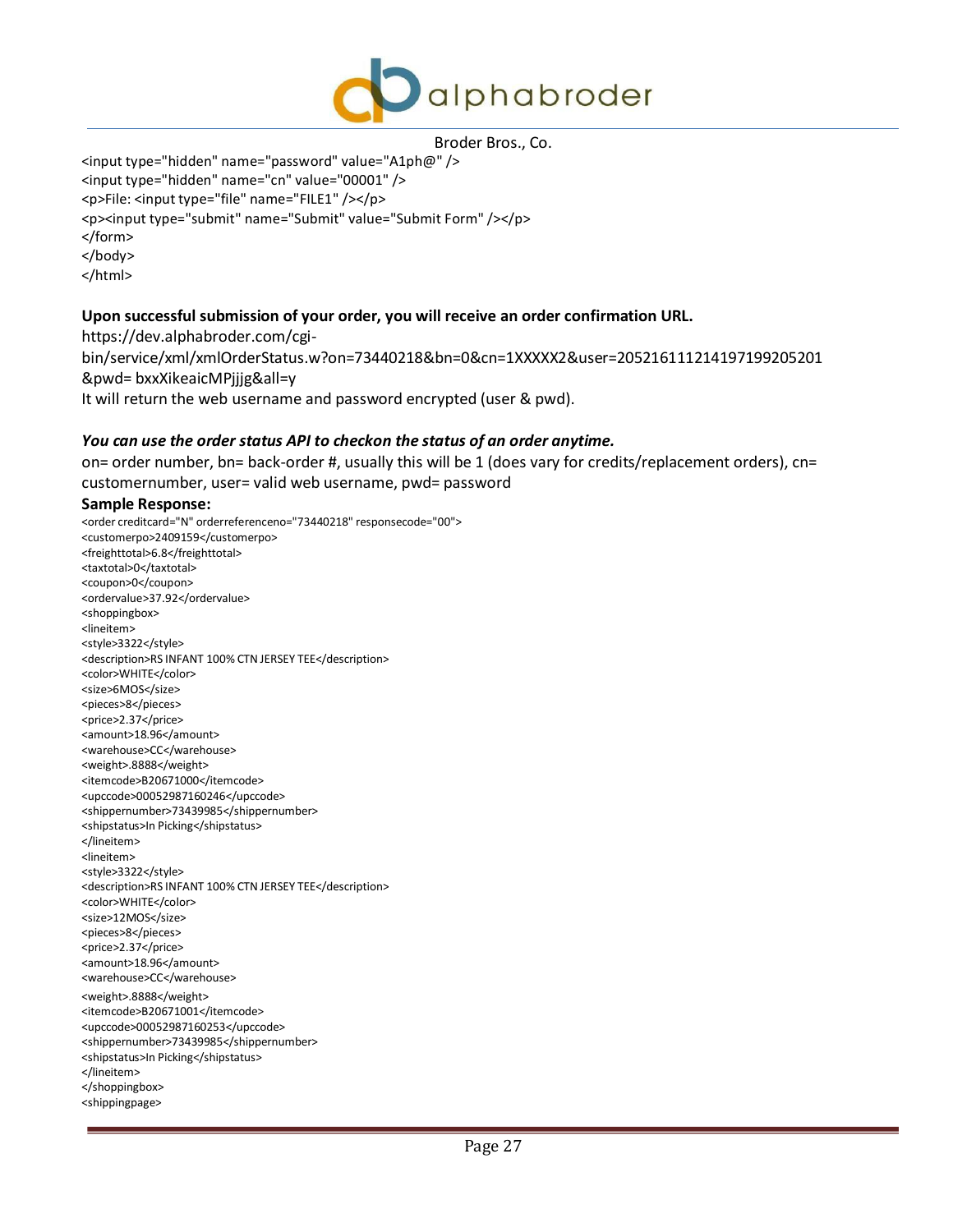

<shiptoaddresses> <address> <attention>John Doe</attention> <company>John Doe</company> <address1/> <address2>6 Neshaminy Interplex</address2> <address3/> <city>TREVOSE</city> <state>PA</state> <zipcode>19054</zipcode> <residence>N</residence> <email[>USER@alphabroder.com<](mailto:USER@alphabroder.com)/email> </address> </shiptoaddresses> </shippingpage> <shipviapage> <shipmethods> <shipmethod warehouse="CC"> <selectoption> <shippernumber>73439985</shippernumber> <optcode>UPS-Surface</optcode> <display>UPS-Surface</display> <freightestimate>6.8</freightestimate> <shipstatus>In Picking</shipstatus> <transitdays>1</transitdays> </selectoption> </shipmethod> </shipmethods> </shipviapage> </order>

## <span id="page-27-0"></span>**FTP**

**Customer requirements:** Check Inventory via inventory extract or inventory API, **provide to alphabroder:**  AccountNumber, Name, FTP Address or IP address, Username & Password, Directory to pull files, Email address(s) for notifications. **Files are pulled from the server and the order is created in our system.** It is recommended that customers submitting through FTP also ask to be set up for order confirmations (document extract code 100).

## <span id="page-27-1"></span>**Order Import Error Messages**

The following list of possible messages which will be returned via the xml response or via e-mail (set-up is required). **It isrecommended that you receive these notifications so that you can act on the errors.**

#### **List of Error Messages**

100Filename missing 101Missing file or upload failed 102Order could not be created 103 Order was created with warnings. Please review carefully. 104 User Validation Error 201 User cannot place order using a different account 300 Warehouse missing in one or more lines on PO 301 Errors while checking warehouse quantities 302 Unknown action specified 303 Order is missing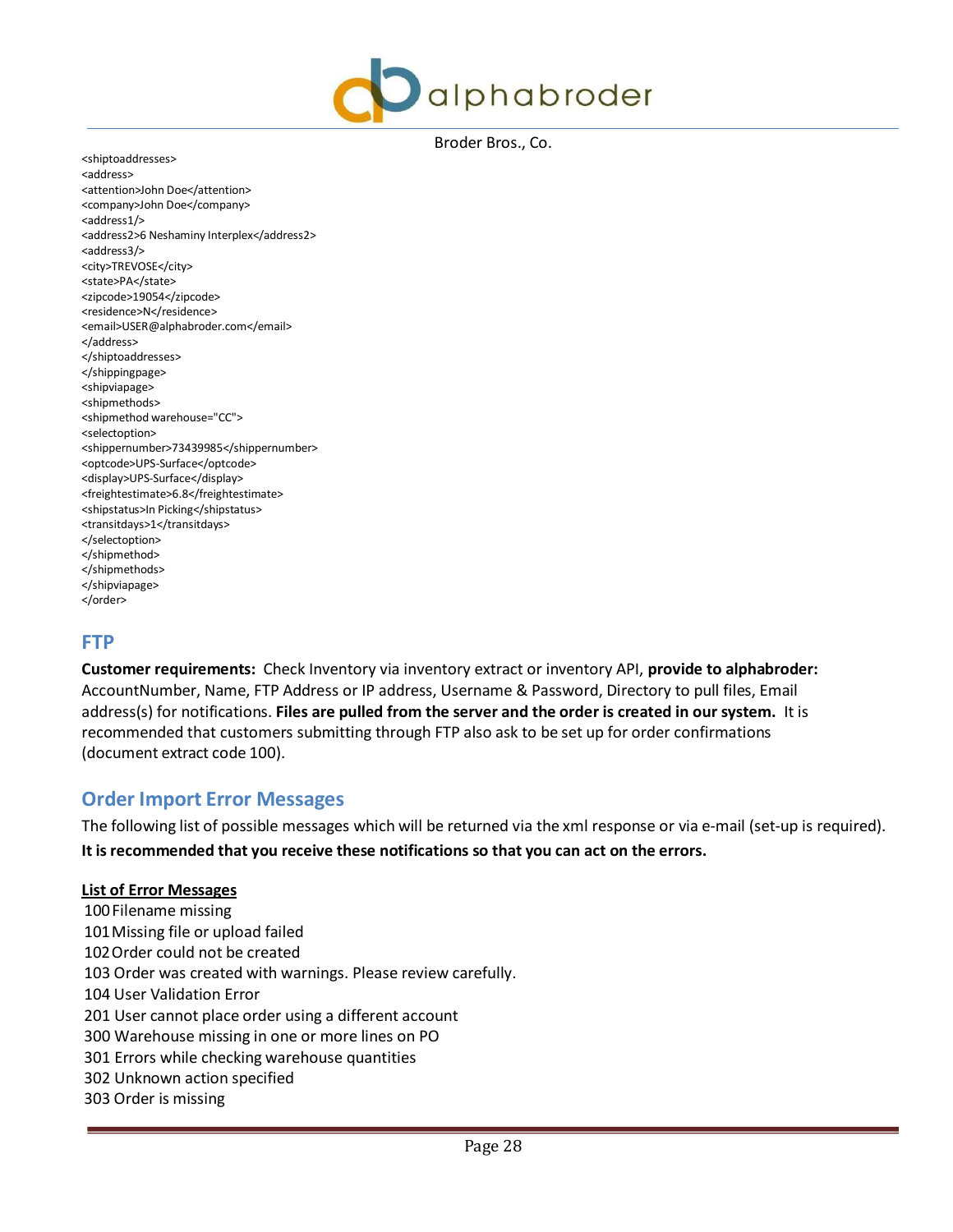

304 Not an Open Order 307 Could not match line to order - LINE LOST 308 Unable to create line 309 Item does not exist in warehouse 310 Item does not exist in warehouse 311 Insufficient quantities to fill order 312 Insufficient quantities to fill order. Will short ship 313 cLastErrorMessage 314 Customer opted NO split & we have insufficient quantities 315 cLastErrorMessage 316Item not available *(includes qty ordered on the file)* 317Invalid account id for third party carrier 400 Invalid Customer Number 403 Blank PO Number 404 PO already exists 405 Incomplete Address 406 Invalid Address 414 Invalid Carrier 415 Invalid Item Number 416 Invalid Style Code 417 Style Unavailable 418 Invalid Item Number 419 Invalid Color for Style 420 Invalid Item Number 421 Invalid Size for Style 422 Invalid Item Number 423 Invalid Mill for style 424 Quantity zero or below 501 No order found 502 Could not find order header 503 Could not find order details 504 Account on hold. Please contact the Credit Dept. 505 Carrier requires Valid Email Address for Confirmation 506 Invalid FedEx-Flex Exp Address 507 Order Cancelled Short Ship = No Insufficient quantities 508 Flex Express orders may not exceed 5 boxes. Order cancelled. 509 More than one ds warehouse on order. Item not ordered. 510 DS orders must be in even multiples of 512 Carrier does not allow customer terms 517 Carrier does not accept shipments to 'PO Box'addresses 518 This Item is Restricted 519 Invalid Quote Number 520 Order is on BackOrder 524 Insufficient quantities in Network 525 Order not placed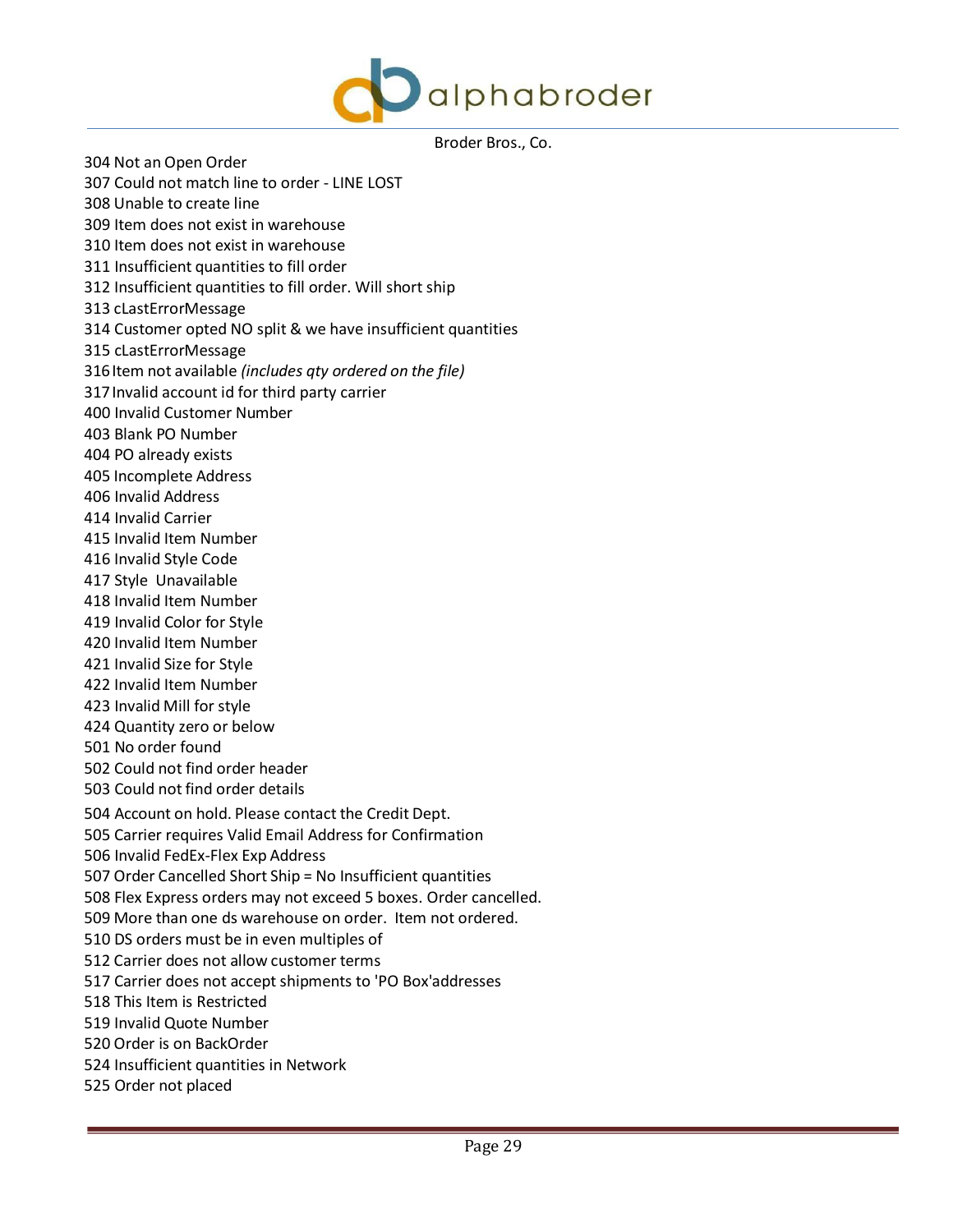

Some of the more common errors include - Duplicate PO, invalid carrier, item not available and invalid address. It isnot uncommon to receive multiple messages.

**Helpful tips:** Order import process does NOT allow for duplicate PO on your account. Validation is in place for city/state/zip. Zip for US must only be the 5 digits zip code. Visi[t www.zip-codes.com](http://www.zip-codes.com/) for city/sate/zip validation.Enter zip code in free zip code finder box, all city aliases listed will be considered valid. We may have additional variations loaded into our system.

## <span id="page-29-0"></span>Chapter 6 **EDI X12**

EDI X12 is a data format based on ASC X12 standards. It is used to exchange data between trading partner business applications. Data is structured in mutually agreed message formats.

#### **Transactions supported:**

 – Purchase order – Purchase order acknowledgement – Invoice – Advanced shipment notification 997- Functional acknowledgement

Contact EDI Support at [edisupport@alphabroder.com](mailto:edisupport@alphabroder.com) to discuss implementation, mapping guidelines, crossreference files, and trading partner agreements. Orders submitted to alphabroder must contain either a GTIN (UPC-14) or the alphabroder item number. X12 does not support decoration ordering.

# Chapter 7 **PromoStandards**

<span id="page-29-1"></span>Please visit our website and download the PromoStandards Integration Guide. It contains all the information that you need to integrate with alphabroder using PromoStandards. Visi[t http://www.promostandards.org/](http://www.promostandards.org/) for additional information about PromoStandards.

# <span id="page-29-2"></span>Chapter 8 **Decoration Orders**

## **Heat Seal &/or Embroidery Decoration Orders at alphabroder:**

## **\*\*\* Approval for ordersubmission is needed from Sales and Decoration Services management. Please reach out to your sales contact prior to beginning development work. \*\*\***

Requirements: Order file is provided in a specified xml file layout (see: **Xml File Spec**) along with artwork image files. The artwork image files have a maximum size of 25 MB. File types accepted: dst, png, jpg, svg, eps, pdf, and ai. Order files are processed via FTP or API. Image files must be placed on alphabroder FTP server (access and location to be provided).

File naming conventions are required:

**Only files with an .xml extension will be processed** <div>-<cust#><anything>.xml <div> is "alp" for US customers, "can" for Canadian customers <cust#> is your alphabroder customer#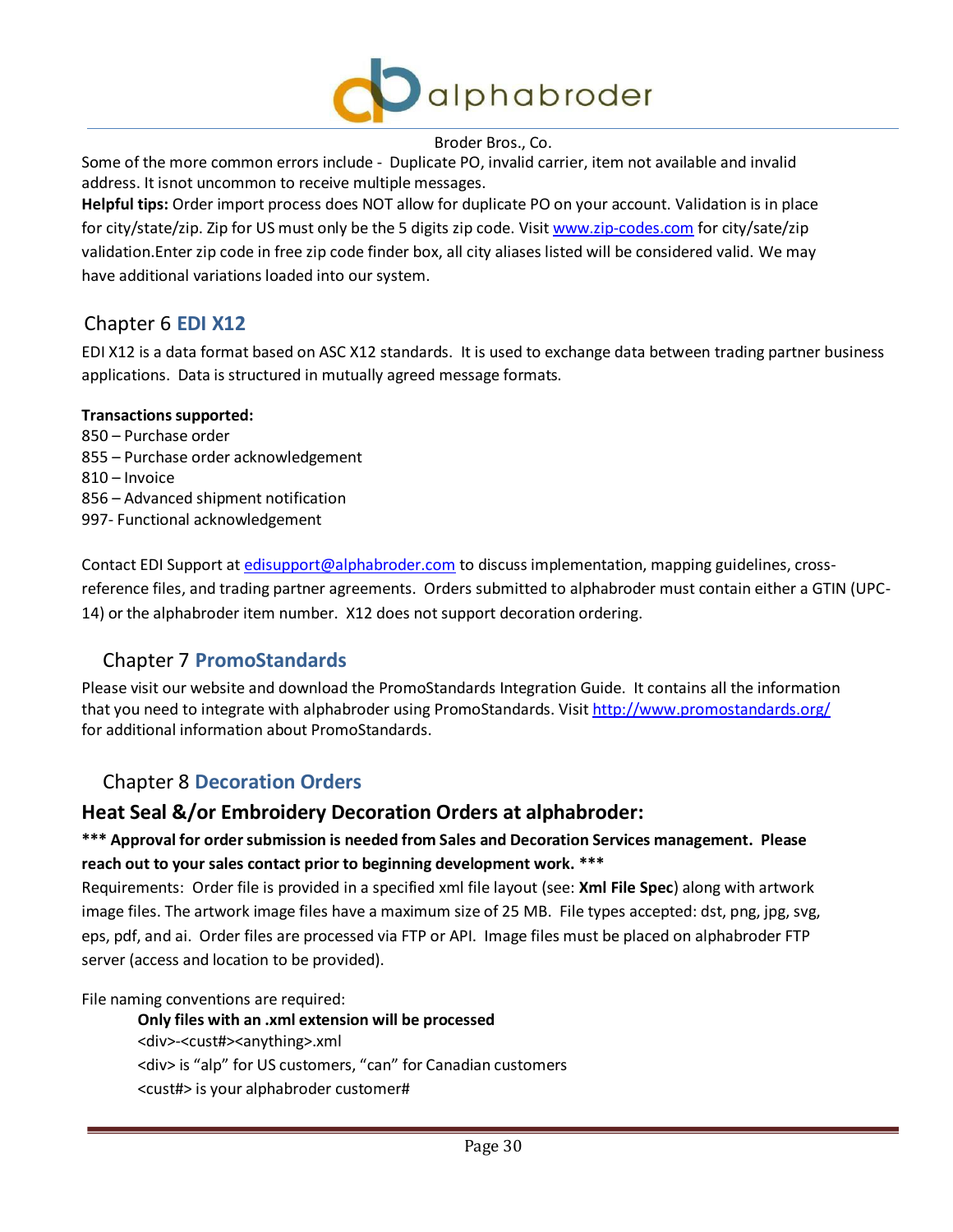

<anything> is your choice, perhaps a date stamp, your order number or a combination **Sample: alp-1304461-ctest10.xml**

**Submitting a file:** Please contact EDI Support (edisupport@alphabroder.com) to have an FTP account set up for your account. Please note, if you already have one, you still need to contact EDI Support to set up decoration specific folders and internal account information. Provide email address to receive order error emails.

*In development there is an added level of authentication that is required. Once testing is ready to begin, EDISupport will provide those credentials.*

**FTP users:** Place all order and image files into the "decoOrders" subfolder on the FTP server. A scheduled process will run to pick up and process the orders. You will receive emails in whatever manner you have chosen for your other orders.

**API users:** Place all images for your order into your "decoOrders" subfolder on the FTP server. Uploading programmatically will depend on your system and what you normally use to "POST" to a document: Whatever method is used to post, you must supply the following parameters (case sensitive):

userName

password

cn

FILE1

AND whatever additional parameter will direct the command to follow redirects. The following is a sample curl command if you use curl (this must all be on one line and the **-L** is mandatory as it specifies that redirects are to be followed):

/usr/bin/curl -L --compressed --connect-timeout 5 --fail --verbose --user webdev:alpdev --output /usr/dbs/rt10/rtbwork/gwintner/dddtest.xml --form "userName=1304461" --form "password=test1304461" --form"cn=1304461" --form ["FILE1=@alp-1304461ctest14.xml"](mailto:FILE1%3D@alp-1304461ctest14.xml) https://dev.alphabroder.com/cgibin/decoOrderUploadFile.cgi --show-error 2>> /usr/dbs/rt10/rtbwork/gwintner/ddderr.txt To upload from a web page use the following URLs:

[https://dev.alphabroder.com/deco-order.htm f](https://dev.alphabroder.com/deco-order.htm)or testing or

<https://www.alphabroder.com/deco-order.htm> for production.

You must use valid alphabroder web credentials in the following form. Note, a slight delay may be encountered while the images are retrieved. The xml response will come to your web page. All successfully processed order files and their related image files are moved to the decoOrders/done subfolder on your FTP account.

**Testing in our development environment is required prior to live orders being accepted.**

**Xml File Spec:**

<order> Order

<cust-po> **At least 1 PO required per Order.**

<order-type>"EH/SP/BL</order-type> **Required. EH=Embroidery / Heat Seal, EH Orders can have DecoType E and H mixed within PO Lines and Decorations.**

<po-num></po-num> **Required. PO number must be unique for the account, an invalid or duplicate POnumber, generates a hard error.**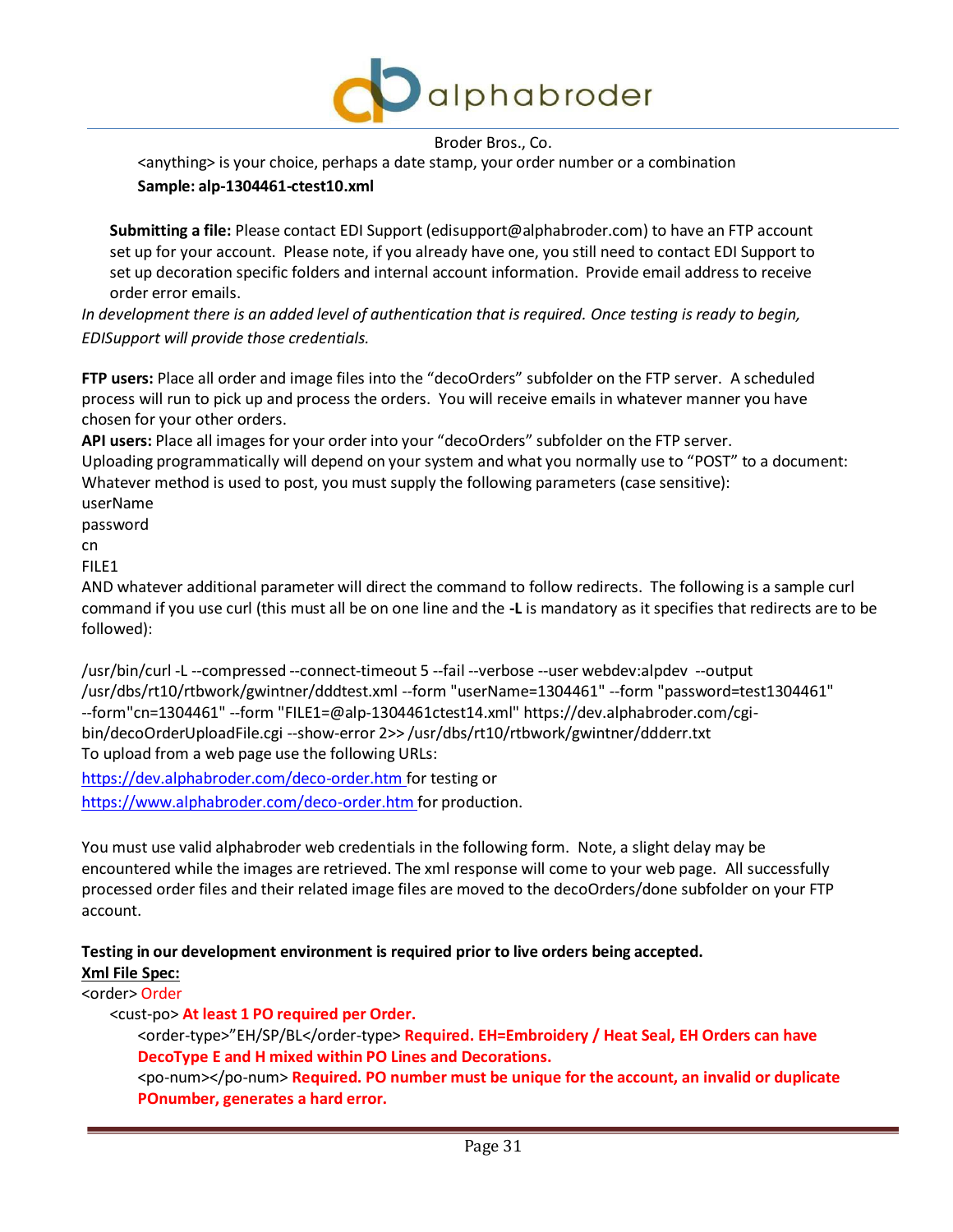

<reorder-deco-po-num></reorder-deco-po-num **Not in use, will be optional.** <whse></whse> **Required. ALP = KC, CAN = RC** <cust-number></cust-number> **Required, alphabroder customer account number, if invalid, generates ahard error.** <carrier-code></carrier-code> **Optional. If present, must be a valid alphabroder Carrier Code. If not used,system will default to UPS Ground. If invalid name issubmitted a hard error is generated.** <ship-to-company></ship-to-company> **Required. Free text**. <ship-to-attn></ship-to-attn> **Optional. Free text**. <ship-to-addr1></ship-to-addr1**> Required. Must be a valid Street Address.** <ship-to-addr2></ship-to-addr2> **Optional. Free text.** <ship-to-city></ship-to-city> **Required. Must be a valid City.** <ship-to-state></ship-to-state> **Required. Must be a valid State Code.** <ship-to-zip></ship-to-zip> **Required. Must be a valid Postal Code.** <broder-vendor-num></broder-vendor-num> **Optional. The alphabroder vendor number in yoursystem.** <comment></comment> **Optional. Free text.** <email-addr></email-addr> **Required. Must be a valid email address format.** <ship-date></ship-date> **Optional. If present, this represents the date expected for the order to ship from alphabroder. Must be 7 daysfrom current date. If the Ship Date isinvalid, a soft error is generated,but the order will not fail.** <items> **Required. List of all items on the Order.** <item> **Required. Must be at least 1 item on the order.** <item-number></item-number> **Required. Can be alphabroder ItemNumber or can be a GTIN.Must be a valid alphabroder Item Number or GTIN. If this is a DECO order, this needs to be decoratable for the given Deco Type(s). If invalid this should generate a hard error.** <quantity></quantity> **Required. Must be numeric and > 0. If invalid, a hard error.** <cust-item-num></cust-item-num> **Optional. Item Number in yoursystem.** <po-line-num></po-line-num>**Required. Must be sequentialstarting at 1, if invalid, a hard error.** <add-on-items> **Optional. Add On Items are only valid for Decorated Orders.** <add-on-item> **If Add On Items, then there must be at least 1 Add On Item.** <add-on-item-number></add-on-item-number> **If Add On Item, this must correspond to avalid alphabroder Item Number. Item number must be valid for**

**the Decoration Type.**

**Invalid Add On Items should generate a soft error.**

</add-on-item>

… </add-on-items>

<decorations> **Must be present for a DECO order – unless <reorder-deco-po-num> is valued. If <decorations> exist and <reorder-deco-po-num> is valued, a Soft Error will be generated.** <decoration> **If Decorations, must have at least 1 Decoration**

<deco-type>"E/H/"</deco-type> **Required. E=Embroidery, H=Heat Seal. Orders can haveDeco Type E and H mixed within PO Lines and Decorations.**

<decoration-id></decoration-id> **Optional. Will be present for Orders re-using existingartwork – not use yet.**

<production-art-file-name></production-art-file-name> **If there is a Decoration ID,**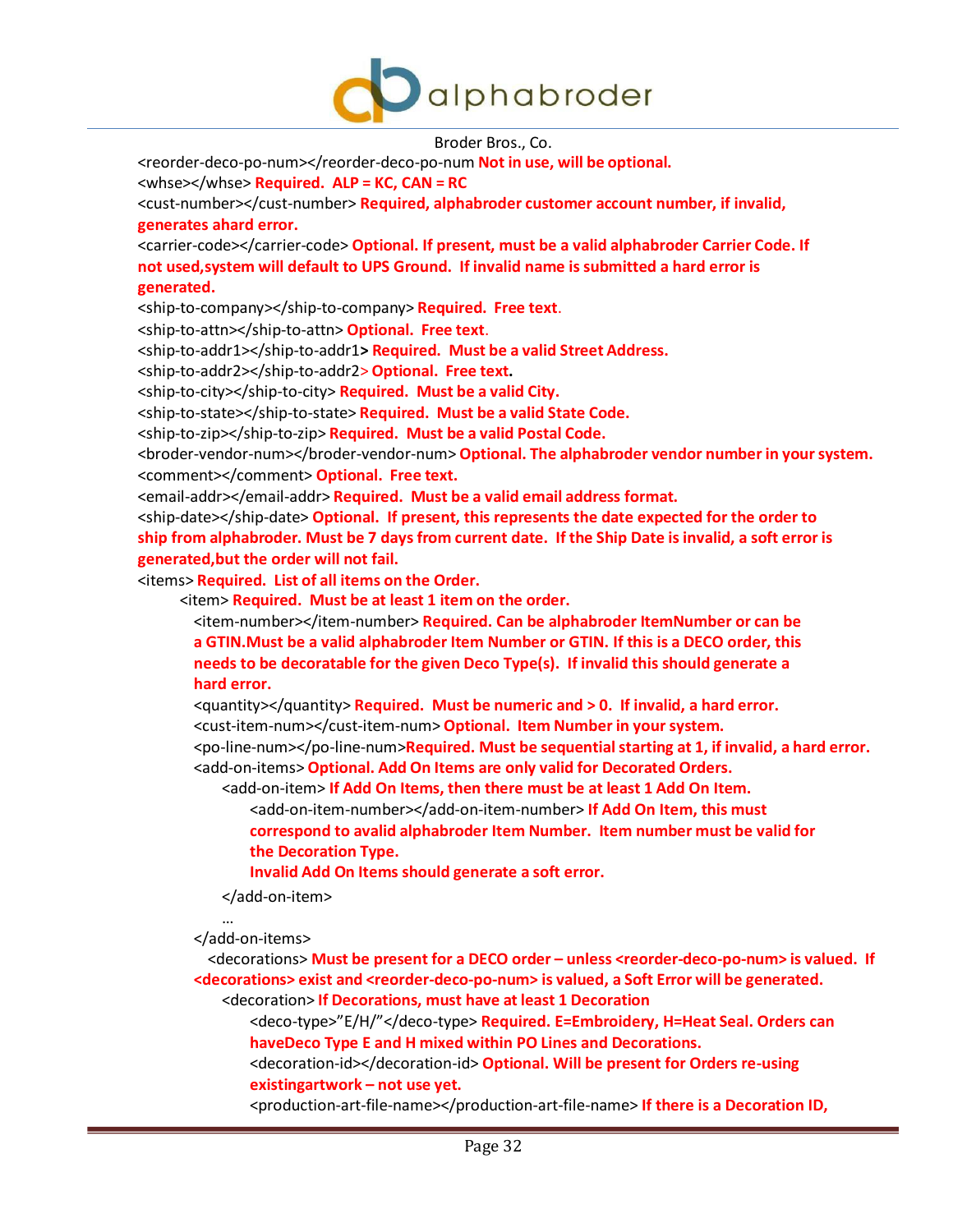

```
Broder Bros., Co.
                      then thisshould be blank, otherwise this is Required and should represent an
                       Image File Namelocated on the FTP. Invalid values when Required will generate a
                      hard error.
                       <placement-code></placement-code> Required and should be a valid 
                       Placement Coderelative the Deco Type passed in. Invalid Placement Codes will
                      generate hard errors.
                       <width></width> Optional and should represent the Width of the Logo
                       <height></height> Optional and should represent the Height of the Logo.
                       <colors> Colors are only valid for Deco Type = E, where there is no Decoration ID
                      passedin, and the Production Art File ends with .dst extension.
                          <color> If Colors, then there must be at least 1 Color
                              <thread-chart></thread-chart> If color, this is required and must 
                              correspond to avalid Thread Chart in the Interface DB.
                              <thread-stop>1</thread-stop> If color, this is required and is sequential 
             based onthe number of colors.
                              <color-number></color-number> If color, this is required and must 
                              correspond toa valid thread color relative to the thread chart passed in.
                           </color>
                         …
                     </colors>
                    </decoration>
                     …
               </decorations>
           </item>
        …
   </items>
</cust-po>
  …
```

```
</order>
```
**Deco Extracts:** Deco Colors, Deco Placement Codes, Deco Threads – these three files are used in conjunction with the xml file. Placement code on the xml file must be on the deco placement code file. Thread chart 13 is alphabroder's preferred thread chart. Thread chart and colors must be on these files or the xml response will generate a hard error. Available FTP only.

**Error Messages:** If the file contains errors, you will be notified via the XML and email, if you are set up to receive errors via email as well as your deco coordinator. The following is a list of messages you may encounter.

#### **Messages:**

- CRITICAL ERROR: "<file name>" FILE COULD NOT BE READ
- <po#> customer order with this PO# already exists (duplicate customer POs are not allowed)
- blank PO number in file
- duplicate PO number in file (you used it twice in this order file)
- Missing or invalid cust# for  $\langle$  po# $\rangle$
- <po#> customer# <cust#> is not valid for EASI partner <partner-id> (you mistyped your cust#)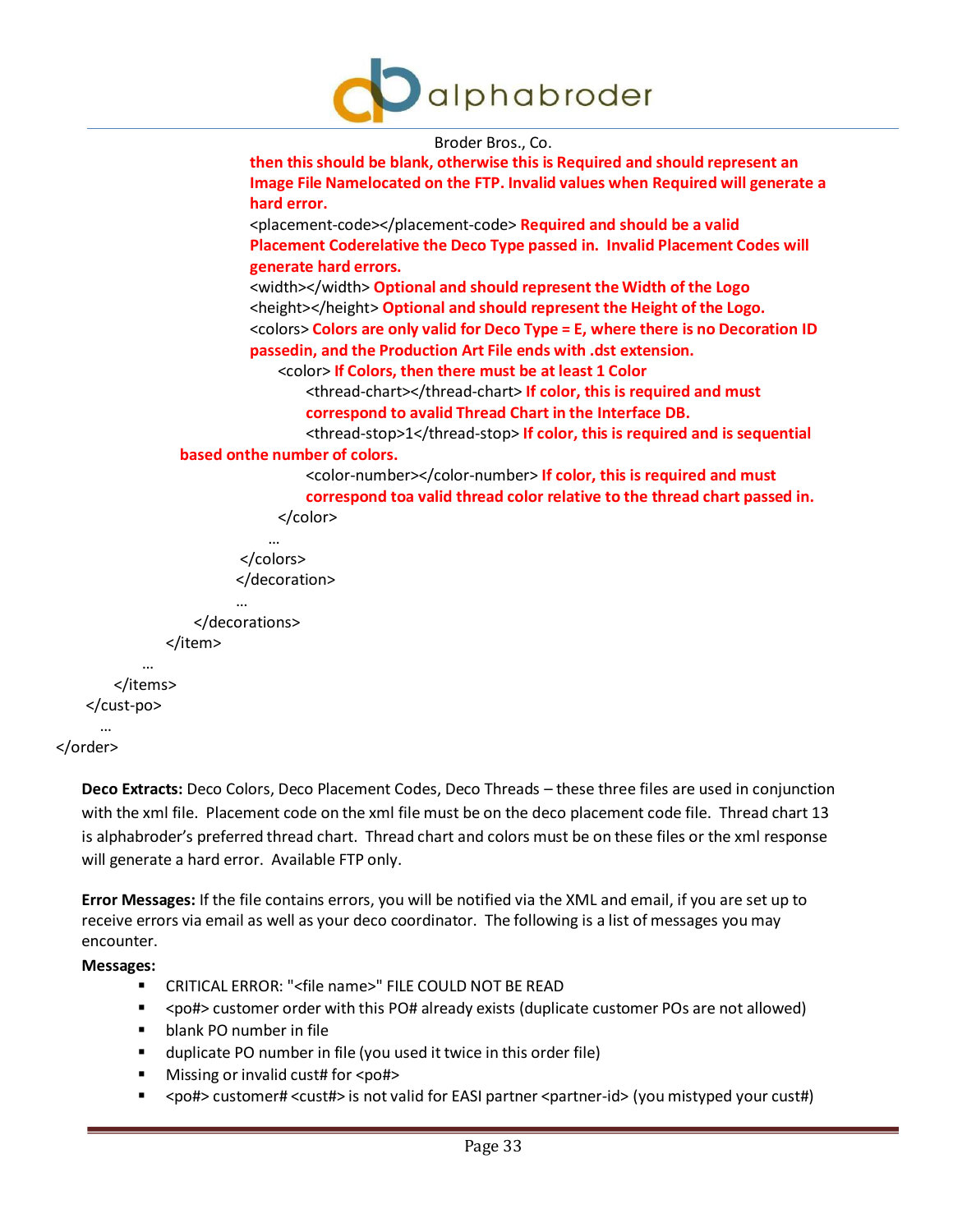

- No cust# specified for <po#> (left blank)
- Credit card customer <cust-number> has no valid / primary card.
- <po#> Warehouse is not a valid decoration warehouse (currently only KC is valid)
- No deco warehouse found for " <po#> " notify AlphaBroder IT Dept"
- Can't assign deco warehouse on order (if not specified and can't find by zip)
- Name/Address/City/St/Zip is blank on <po#> (shipping data required)
- Invalid Address City/St/Zip on <po#>
- <po#> Invalid item-number / gtin-code <item#> (you may use either item# or gtin but it must be valid)
- <po#> missing item-number / gtin-code
- <po#> <item/gtin> is not a valid item add-on.
- <po#> Invalid order add-on <gtin/item>
- <po#> item cannot be decorated <item-number / gtin-code>
- <po#> <item-number>/<gtin-code> po-line number is not a valid integer
- <po#> <item-number>/<gtin-code> quantity must be greater than zero
- No image specified for <item# / gtin-code> (each item on the order must have a related image)
- <name>.dst image cannot be used for heat-seal
- <image name> image height is not a valid numeric
- <image name> image width is not a valid numeric
- <image name> placement <code> is not valid for this style <style-code>
- <po#><image name> thread chart <chart-id> color-number <color-number> is not a valid choice.
- <image name> thread chart <chart-id> color-number <color-number> 'stop' data is missing
- Order Number Sequence Error Report to AlphaBroder IT Dept
- Order <order-number> is in use -- notify AlphaBroder IT Dept
- <po#> Unable to create line notify AlphaBroder IT Dept
- <po#> Unable to create AddOn line notify AlphaBroder IT Dept
- Can't get image files for <customer number> -- FTP failure
- Image file <name> could not be retrieved.

#### **Sample xml file with dst image:**

<order> <cust-po> <order-type>EH</order-type> <po-num>12345219</po-num> <whse>KC</whse> <cust-number>YourAcctNumHere</cust-number> <carrier-code>UPS-Surface</carrier-code> <ship-to-company>Test Inc.</ship-to-company> <ship-to-attn>John Doe</ship-to-attn> <ship-to-addr1>123 South Main Street</ship-to-addr1> <ship-to-city>Orrville</ship-to-city> <ship-to-state>OH</ship-to-state> <ship-to-zip>44667</ship-to-zip> <broder-vendor-num>12345</broder-vendor-num> <comment>This is where a comment can be entered.</comment> <email-addr[>johndoe@test.com<](mailto:johndoe@test.com)/email-addr> <ship-date>1/16/2018</ship-date> <items> <item> <item-number>B21058004</item-number> <quantity>1</quantity>